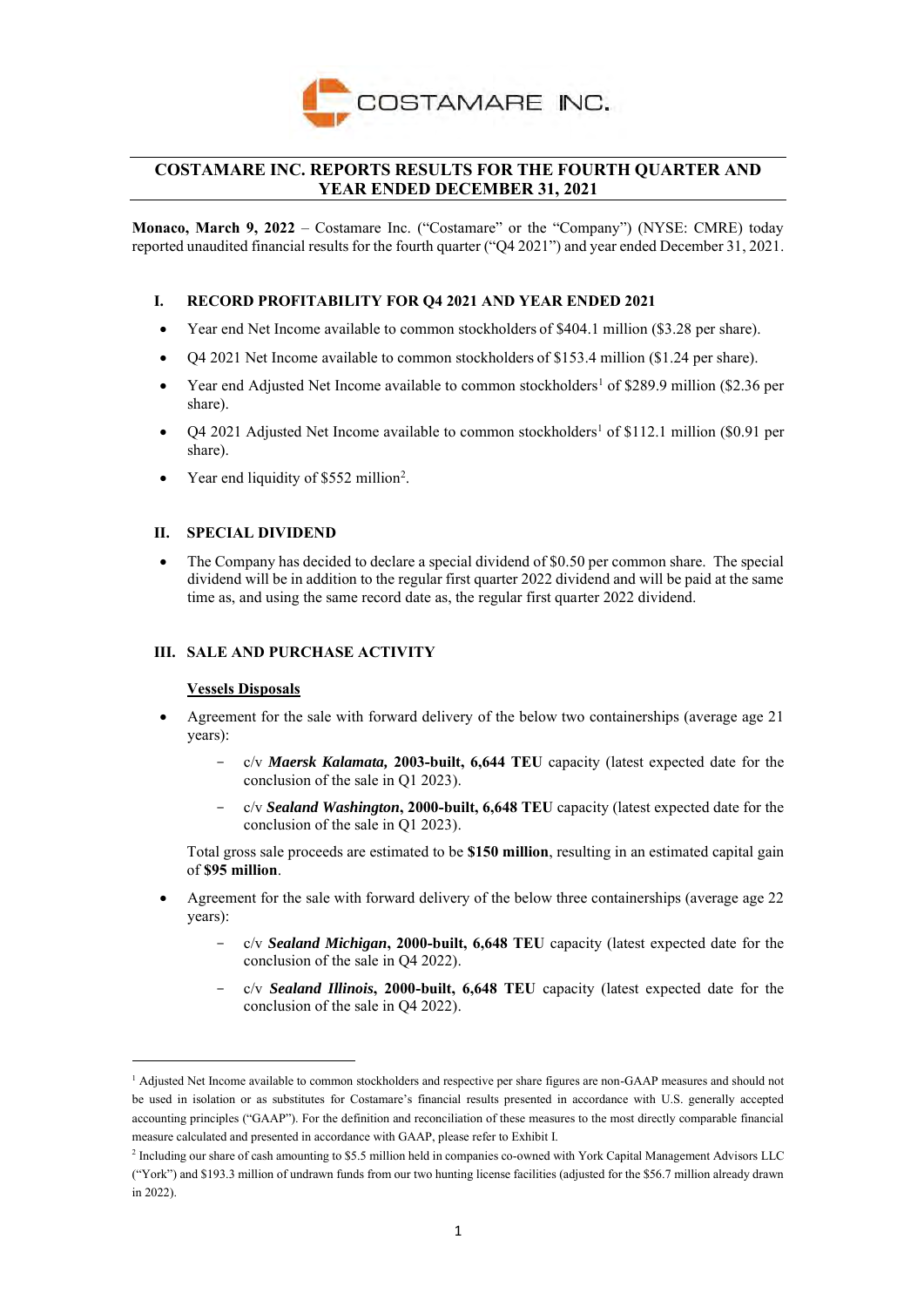c/v *York***, 2000-built, 6,648 TEU** capacity (latest expected date for the conclusion of the sale in Q4 2022).

Total gross sale proceeds are estimated to be **\$183 million**, resulting in an estimated capital gain of **\$109 million**.

- Agreement for the sale of the **1997-built, 2,458 TEU** containership *Messini*. The sale is expected to be concluded in Q1 2022 and will result in an estimated capital gain of **\$17.8 million**.
- Conclusion of the sale of the **2002-built, 4,992 TEU** containership *ZIM New York*, which resulted in a capital gain of approximately **\$14.0 million**.
- Total estimated capital gains from vessel disposals of **\$235.8 million**.

# **Vessels Acquisitions**

- Accepted delivery of the **2008-built, 4,578 TEU** containership *Dyros* (ex. *Co Kobe*), which commenced its time charter with *Maersk* for a period of between 24.5 to 27.5 months. The vessel **acquisition price was \$20.0 million.**
- Accepted delivery of another **11 dry bulk vessels** (total delivered fleet of 45 vessels), with one additional vessel expected to be delivered in Q1 2022.

# **IV. NEW CHARTER ARRANGEMENTS<sup>3</sup>**

- Entered into a total of 35 chartering agreements for our containerships with contracted revenues of \$1.4 billion in the aggregate since the beginning of 2021, bringing our contracted revenues to a total of \$3.4 billion with a weighted average remaining time charter duration of 4.2 years<sup>4</sup>.
- Selected fixtures of the Company's containerships since last quarter are shown below:
	- Charter on a forward basis with latest delivery to the charterer in **Q4 2023,** three 1996 built vessels ranging between 7,400 to 8,000 TEU capacity, for a minimum fixed period of 36 months at a daily rate of \$41,500 each. More specifically:
		- c/v **Kure** of **7,403 TEU** capacity and latest delivery to its new charterers in August 2023.
		- c/v **Maersk Kleven** of 8,044 TEU capacity and latest delivery to its new charterers in October 2023.
		- c/v *Maersk Kotka* of 8,044 TEU capacity and latest delivery to its new charterers in October 2023.
	- Charter on a forward basis with latest delivery to the charterer in **Q4 2022,** two 2003 built vessels of 6,500 TEUs for a minimum fixed period of 36 months at a daily rate of \$53,000 each. More specifically:
		- c/v *Maersk Kolkata* of 6,644 TEU capacity and latest delivery to its new charterers in October 2022.
		- c/v *Maersk Kingston* of 6,644 TEU capacity and latest delivery to its new charterers in October 2022.
	- Charter on a forward basis with latest delivery to the charterer in **Q2 2023,** two 2009/2010-built vessels of 4,250 TEUs for a minimum fixed period of 60 months at an average daily rate of \$43,250 each. More specifically:
		- c/v *Vela* of **4,258 TEU** capacity, latest delivery to its new charterers in April 2023 and at a daily charter rate for the first year of employment at \$99,000.
		- c/v **Vulpecula** of 4,258 TEU capacity, latest delivery to its new charterers in May 2023 and at a daily charter rate for the first year of employment at \$99,000.

<sup>&</sup>lt;sup>3</sup> Please refer to Fleet List tables for additional information on vessels employment details.

<sup>4</sup> As of March 9, 2022. Total contracted revenues and remaining time charter duration include our share in entities co-owned with York and exclude contracted revenues and time charter duration attributable to our contracted eight newbuilding containerships.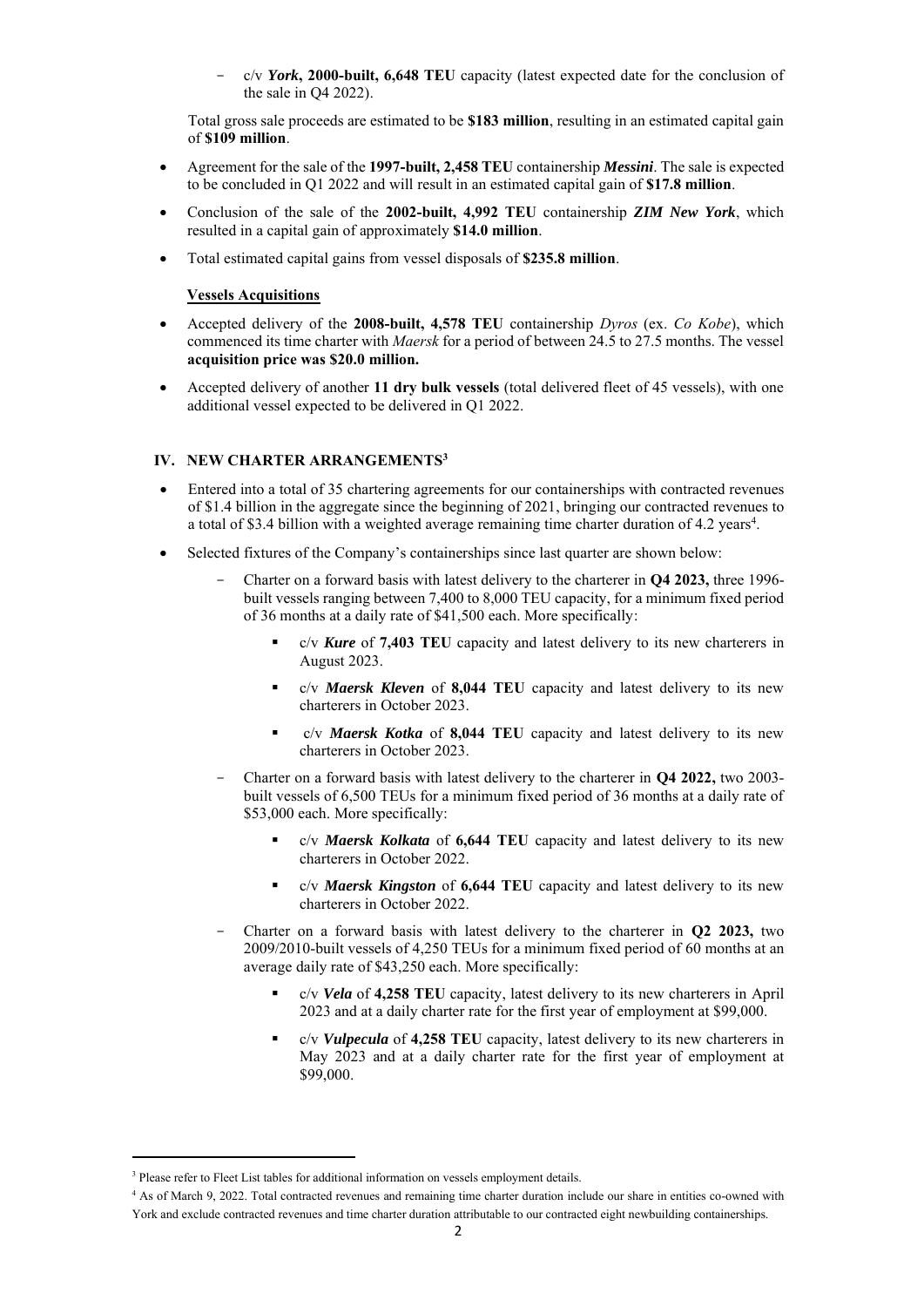Total contracted revenues from the above seven fixtures amount to **\$410 million** extending over the next six years<sup>5</sup>.

# **V. NEW DEBT FINANCING AND CAPITAL STRUCTURE**

- New financing agreements / amendments to existing financing agreements since last quarter in excess of **\$430 million**. More specifically:
	- In December 2021, we signed a loan agreement with a leading European financial institution for an amount of up to \$55 million for the purposes of refinancing the then existing indebtedness of five dry bulk carriers. The new facility has a tenor of five years, and will mature in January 2027.
	- In December 2021, we signed a loan agreement with a leading European financial institution for an amount of up to \$43.5 million for the purposes of refinancing the then existing indebtedness of four dry bulk carriers. The new facility has a tenor of five years, and will mature in December 2026.
	- In December 2021, we signed a hunting license loan agreement with a European financial institution for an amount of up to \$100 million for the purposes of financing the acquisition cost of dry bulk vessels. The availability period of this facility expires in December 2022, an amount of \$56.7 million has already been drawn and the facility has a maximum tenor of 5 to 6 years following the expiration of the availability period.
	- In December 2021, we extended the availability period of the \$150 million hunting license loan facility agreement, originally signed in September 2021. The new availability period expires in June 2022.
	- In January 2022, we signed a loan agreement with a leading European financial institution for an amount of up to \$85 million for the purposes of refinancing the then existing indebtedness of five containerships and for general corporate purposes. The new facility has a tenor of four years and will mature in January 2026.

# **VI. SHARE REPURCHASE PROGRAM AND DIVIDEND ANNOUNCEMENTS**

- On November 30, 2021, we approved a share repurchase program of up to a maximum \$150 million of our common shares and up to a maximum \$150 million of our preferred shares. The timing of repurchases and the exact number of shares to be purchased will be determined by the Company's management, in its discretion.
- On January 3, 2022, we declared a dividend for the quarter ended December 31, 2021, of \$0.115 per share on our common stock, which was paid on February 7, 2022, to stockholders of record of common stock as of January 20, 2022.
- On January 3, 2022, we declared a dividend of \$0.476563 per share on our Series B Preferred Stock, of \$0.531250 per share on our Series C Preferred Stock, of \$0.546875 per share on our Series D Preferred Stock and of \$0.554688 per share on our Series E Preferred Stock, which were all paid on January 18, 2022 to holders of record as of January 14, 2022.

# **Mr. Gregory Zikos, Chief Financial Officer of Costamare Inc., commented:**

"2021 has been a record year for Costamare. With a fleet of 123 vessels, including 46 dry bulk ships, the Company generated Net Income of above \$400 million. As of the end of the year, liquidity stood at \$550 million.

On the containerships side, market conditions remained firm with strong demand and logistical disruptions continuing to impact the sector. We chartered a total of 35 secondhand vessels during the year, which added incremental contracted revenues of \$1.4 billion. Total contracted revenues amount to \$3.4 billion with a weighted average remaining time charter duration of about 4 years.

We have covered substantially all of our containership open days for 2022 and are in the process of arranging employment for the vessels coming off charter next year. At the same time, we agreed to dispose of some older tonnage with forward, year-end deliveries at prices that reflect today's tight market environment.

<sup>5</sup> Assuming the vessels commence their new charters from the latest redelivery dates of their current charterparty agreements.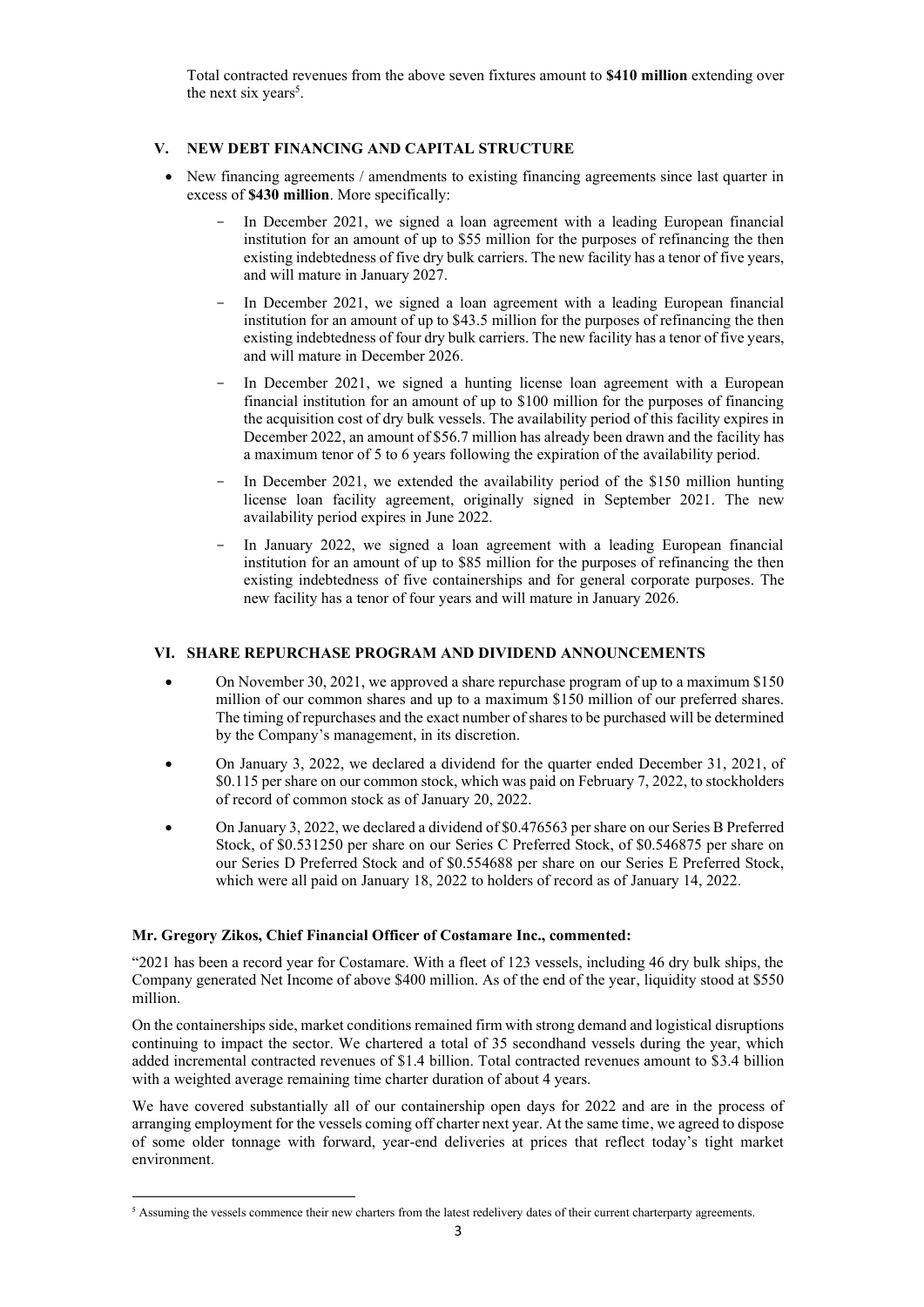Regarding our expansion into the dry bulk shipping business, we entered a market with favorable supply and demand dynamics underpinned by a historically low orderbook. Our dry bulk fleet is currently trading in the spot market generating healthy returns, on the back of timely acquisitions.

In light of the above, the Company has decided to declare a special dividend of \$0.50 per common share. While rewarding our shareholders as a result of increased cash flows and profitability, the payment of that dividend is not expected in any way to affect our capacity to continue growing opportunistically in a volatile market environment."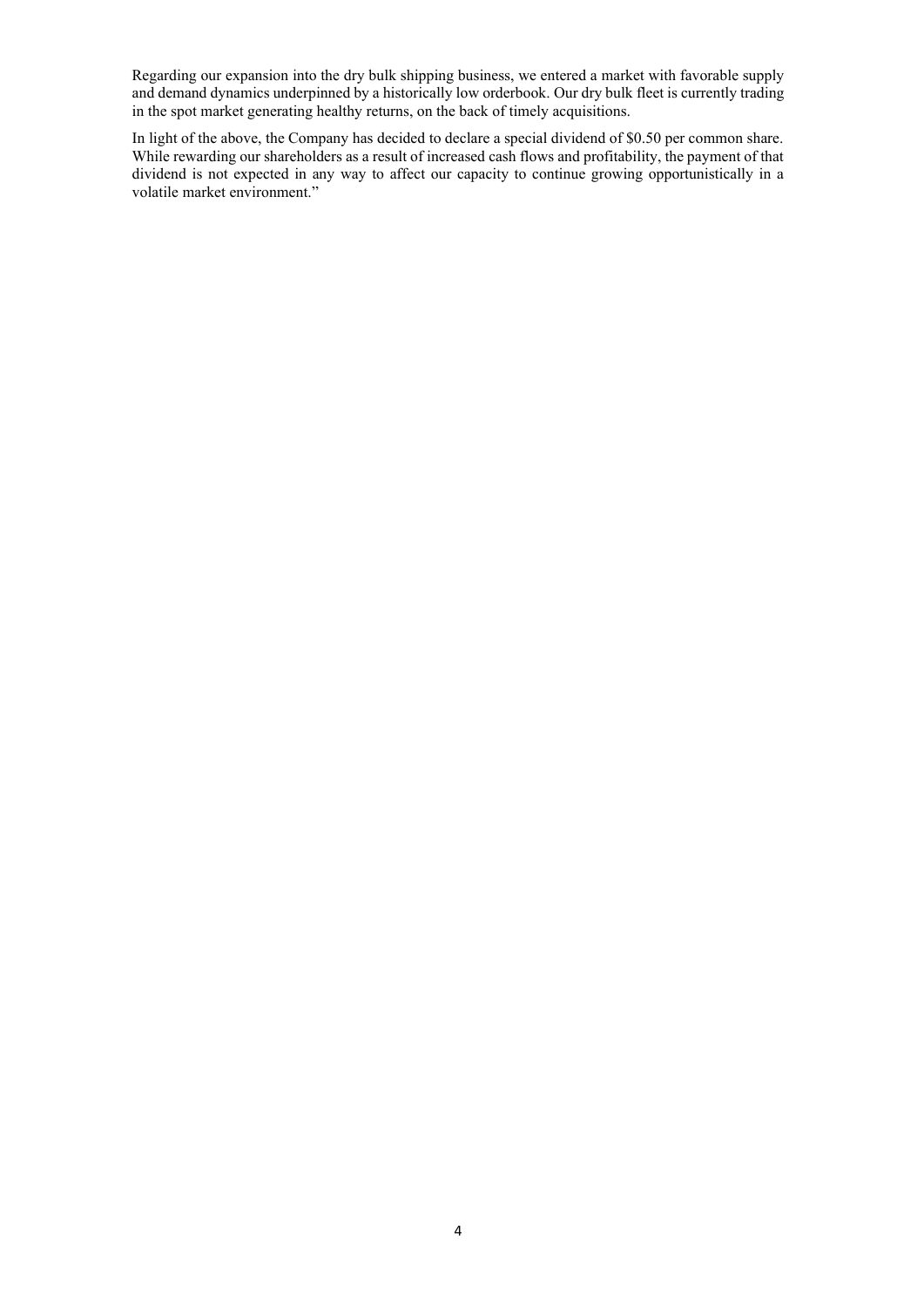### **Financial Summary**

|                                                                              | Year ended December 31, |             | Three-month period ended<br>December 31, |             |  |
|------------------------------------------------------------------------------|-------------------------|-------------|------------------------------------------|-------------|--|
| (Expressed in thousands of U.S. dollars, except<br>share and per share data) | 2020                    | 2021        | 2020                                     | 2021        |  |
| Voyage revenue                                                               | \$460,319               | \$793,639   | \$119,143                                | \$283,918   |  |
| Accrued charter revenue (1)                                                  | \$21,250                | (11,303)    | \$5,308                                  | \$(14, 473) |  |
| Amortization of Time-charter assumed                                         | \$192                   | \$(424)     | \$48                                     | \$39        |  |
| Voyage revenue adjusted on a cash basis (2)                                  | \$481,761               | \$781,912   | \$124,499                                | \$269,484   |  |
| Adjusted Net Income available to common                                      |                         |             |                                          |             |  |
| stockholders (3)                                                             | \$123,671               | \$289,873   | \$32,666                                 | \$112,070   |  |
| Weighted Average number of shares                                            | 120,696,130             | 123,070,730 | 121,817,769                              | 123,737,763 |  |
| Adjusted Earnings per share (3)                                              | \$1.02                  | \$2.36      | \$0.27                                   | \$0.91      |  |
| Net Income                                                                   | \$8,877                 | \$435,121   | \$27,075                                 | \$161,154   |  |
| Net Income $/(Loss)$ available to common                                     |                         |             |                                          |             |  |
| stockholders                                                                 | \$ (21,586)             | \$404,053   | \$19,308                                 | \$153,387   |  |
| Weighted Average number of shares                                            | 120,696,130             | 123,070,730 | 121,817,769                              | 123,737,763 |  |
| Earnings / (Losses) per share                                                | \$ (0.18)               | \$3.28      | \$0.16                                   | \$1.24      |  |

(1) Accrued charter revenue represents the difference between cash received during the period and revenue recognized on a straightline basis. In the early years of a charter with escalating charter rates, voyage revenue will exceed cash received during the period and during the last years of such charter cash received will exceed revenue recognized on a straight-line basis. The reverse is true for charters with descending rates.

(2) Voyage revenue adjusted on a cash basis represents Voyage revenue after adjusting for non-cash "Accrued charter revenue" recorded under charters with escalating charter rates. However, Voyage revenue adjusted on a cash basis is not a recognized measurement under U.S. GAAP. We believe that the presentation of Voyage revenue adjusted on a cash basis is useful to investors because it presents the charter revenue for the relevant period based on the then current daily charter rates. The increases or decreases in daily charter rates under our charter party agreements are described in the notes to the "Fleet List" tables below.

(3) Adjusted Net Income available to common stockholders and Adjusted Earnings per Share are non-GAAP measures. Refer to the reconciliation of Net Income to Adjusted Net Income.

## **Non-GAAP Measures**

The Company reports its financial results in accordance with U.S. GAAP. However, management believes that certain non-GAAP financial measures used in managing the business may provide users of these financial measures additional meaningful comparisons between current results and results in prior operating periods. Management believes that these non-GAAP financial measures can provide additional meaningful reflection of underlying trends of the business because they provide a comparison of historical information that excludes certain items that impact the overall comparability. Management also uses these non-GAAP financial measures in making financial, operating and planning decisions and in evaluating the Company's performance. The tables below set out supplemental financial data and corresponding reconciliations to GAAP financial measures for the three-month periods and years ended December 31, 2021 and 2020. Non-GAAP financial measures should be viewed in addition to, and not as an alternative for, voyage revenue or net income as determined in accordance with GAAP. Non-GAAP financial measures include (i) Voyage revenue adjusted on a cash basis (reconciled above), (ii) Adjusted Net Income available to common stockholders and (iii) Adjusted Earnings per Share.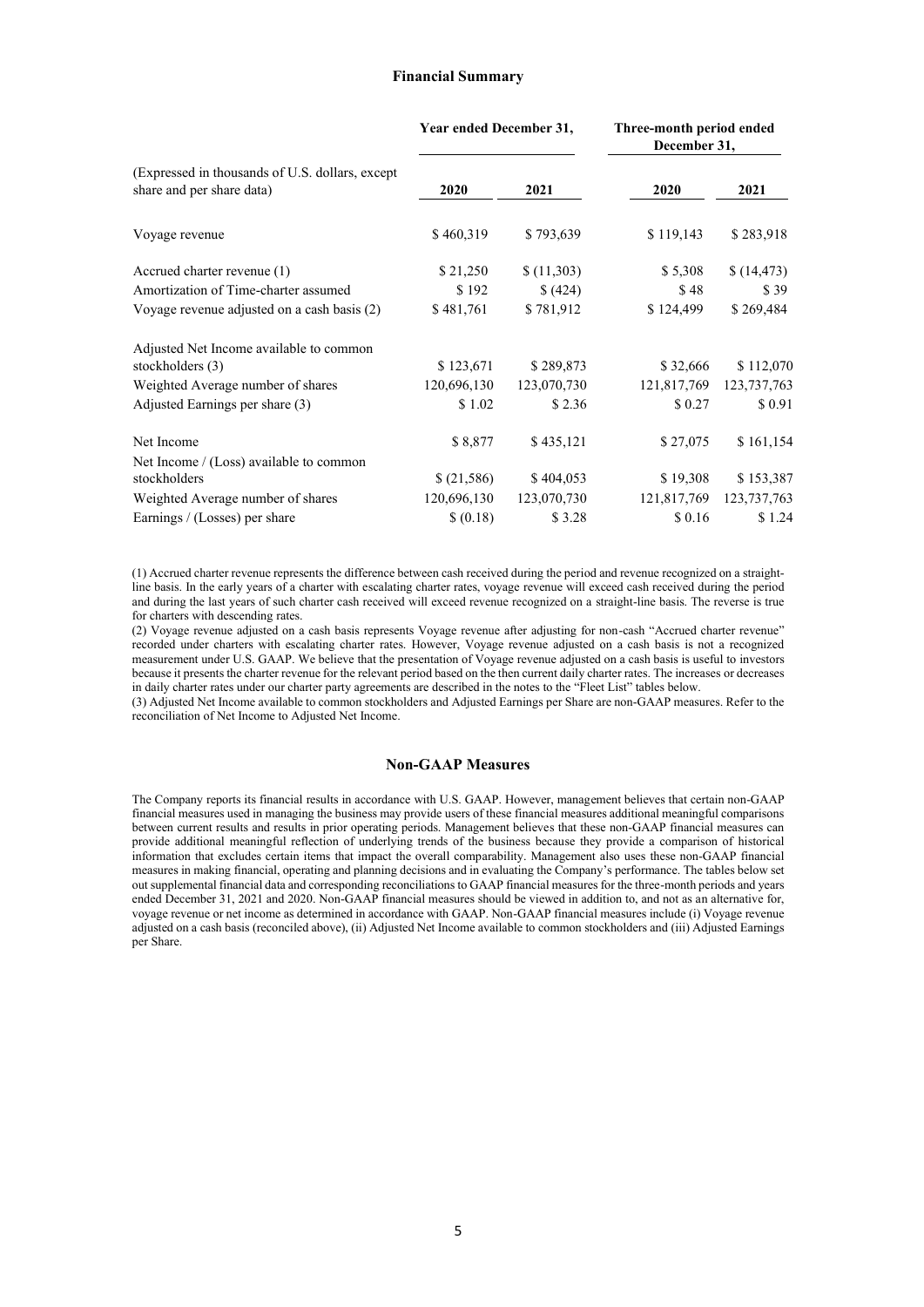#### **Exhibit I**

# **Reconciliation of Net Income to Adjusted Net Income available to common stockholders and Adjusted Earnings per Share**

|                                                                                                          | Year ended December 31, |                  |      |             |               | Three-month period ended<br>December 31, |
|----------------------------------------------------------------------------------------------------------|-------------------------|------------------|------|-------------|---------------|------------------------------------------|
| (Expressed in thousands of U.S. dollars,<br>except share and per share data)                             | 2020                    | 2021             |      | 2020        |               | 2021                                     |
| <b>Net Income</b>                                                                                        | \$<br>8,877             | \$<br>435,121    | - \$ | 27,075      | \$            | 161,154                                  |
| Earnings allocated to Preferred Stock                                                                    | (31,082)                | (31,068)         |      | (7,767)     |               | (7,767)                                  |
| Gain on retirement of Preferred Stock                                                                    | 619                     |                  |      |             |               |                                          |
| Net Income / (Loss) available to                                                                         |                         |                  |      |             |               |                                          |
| common stockholders                                                                                      | (21, 586)               | 404,053          |      | 19,308      |               | 153,387                                  |
| Accrued charter revenue                                                                                  | 21,250                  | (11, 303)        |      | 5,308       |               | (14, 473)                                |
| General and administrative expenses -                                                                    |                         |                  |      |             |               |                                          |
| non-cash component                                                                                       | 3,655                   | 7,414            |      | 1,239       |               | 1,891                                    |
| Amortization of Time charter assumed                                                                     | 192                     | (424)            |      | 48          |               | 39                                       |
| Realized (gain) / loss on Euro/USD<br>forward contracts (1)                                              | (488)                   | 460              |      |             |               | 434                                      |
| Vessels' impairment loss                                                                                 | 31,577                  |                  |      |             |               |                                          |
| (Gain) / loss on sale / disposal of                                                                      |                         |                  |      |             |               |                                          |
| vessels, net                                                                                             | 79,120                  | (45, 894)        |      | (499)       |               | (27, 819)                                |
| Non-recurring, non-cash write-off of                                                                     |                         |                  |      |             |               |                                          |
| loan deferred financing costs                                                                            | 521                     | 964              |      | 43          |               | 601                                      |
| Loss on vessels held for sale                                                                            | 7,665                   |                  |      | 7,665       |               |                                          |
| Gain on sale of vessel by a jointly<br>owned company with York included in<br>equity gain on investments |                         | (5,726)          |      |             |               |                                          |
| Swap's breakage costs                                                                                    | 6                       |                  |      |             |               |                                          |
| (Gain) / Loss on derivative instruments,<br>excluding interest accrued and realized                      |                         |                  |      |             |               |                                          |
| on non-hedging derivative instruments                                                                    | 1,759                   | 1,246            |      | (446)       |               | 27                                       |
| Gain on sale of equity securities                                                                        |                         | (60, 161)        |      |             |               | (2,017)                                  |
| Other non-recurring, non-cash items                                                                      |                         | (756)            |      |             |               |                                          |
| <b>Adjusted Net Income available to</b><br>common stockholders                                           | \$<br>123,671           | \$<br>289,873 \$ |      | 32,666      | $\mathcal{S}$ | 112,070                                  |
| <b>Adjusted Earnings per Share</b>                                                                       | 1.02                    | \$<br>2.36S      |      | 0.27        | S             | 0.91                                     |
| Weighted average number of shares                                                                        | 120,696,130             | 123,070,730      |      | 121,817,769 |               | 123,737,763                              |

Adjusted Net Income available to common stockholders and Adjusted Earnings per Share represent Net Income after earnings allocated to preferred stock and gain on retirement of preferred stock, but before non-cash "Accrued charter revenue" recorded under charters with escalating or descending charter rates, realized (gain)/loss on Euro/USD forward contracts, vessels' impairment loss, (gain)/loss on sale / disposal of vessels, net, loss on vessels held for sale, gain on sale / disposal of vessel by a jointly owned company with York included in equity gain on investments, gain on sale of equity securities, swap's breakage costs, non-recurring, non-cash write-off of loan deferred financing costs, general and administrative expenses - non-cash component, non-cash changes in fair value of derivatives and other non-recurring, non-cash items. "Accrued charter revenue" is attributed to the timing difference between the revenue recognition and the cash collection. However, Adjusted Net Income available to common stockholders and Adjusted Earnings per Share are not recognized measurements under U.S. GAAP. We believe that the presentation of Adjusted Net Income available to common stockholders and Adjusted Earnings per Share are useful to investors because they are frequently used by securities analysts, investors and other interested parties in the evaluation of companies in our industry. We also believe that Adjusted Net Income available to common stockholders and Adjusted Earnings per Share are useful in evaluating our ability to service additional debt and make capital expenditures. In addition, we believe that Adjusted Net Income available to common stockholders and Adjusted Earnings per Share are useful in evaluating our operating performance and liquidity position compared to that of other companies in our industry because the calculation of Adjusted Net Income available to common stockholders and Adjusted Earnings per Share generally eliminates the effects of the accounting effects of capital expenditures and acquisitions, certain hedging instruments and other accounting treatments, items which may vary for different companies for reasons unrelated to overall operating performance and liquidity. In evaluating Adjusted Net Income available to common stockholders and Adjusted Earnings per Share, you should be aware that in the future we may incur expenses that are the same as or similar to some of the adjustments in this presentation. Our presentation of Adjusted Net Income available to common stockholders and Adjusted Earnings per Share should not be construed as an inference that our future results will be unaffected by unusual or non-recurring items.

(1) Items to consider for comparability include gains and charges. Gains positively impacting Net Income available to common stockholders are reflected as deductions to Adjusted Net Income available to common stockholders. Charges negatively impacting Net Income available to common stockholders are reflected as increases to Adjusted Net Income available to common stockholders.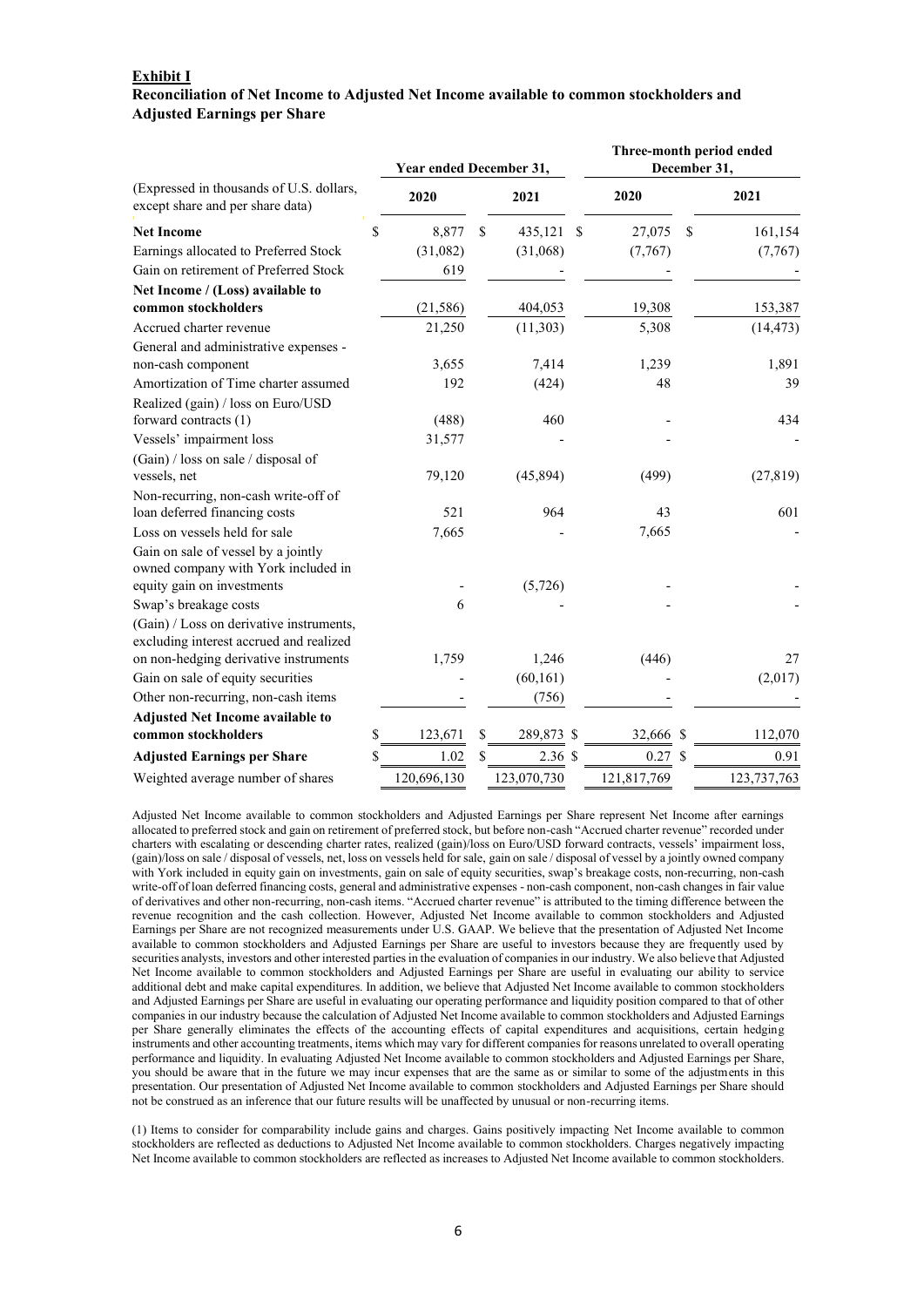# **Results of Operations**

# *Three-month period ended December 31, 2021 compared to the three-month period ended December 31, 2020*

During the three-month periods ended December 31, 2021 and 2020, we had an average of 108.1 and 60.3 vessels, respectively, in our fleet.

In the three-month period ended December 31, 2021, we sold the container vessels *ZIM Shanghai* and *ZIM New York*, with an aggregate TEU capacity of 9,984. Furthermore, during the three-month period ended December 31, 2021, we accepted delivery of 13 secondhand dry bulk vessels (*Equity*, *Cetus* (ex. *Charm*), *Curacao*, *Rose*, *Bermondi*, *Titan I*, *Orion*, *Greneta*, *Merchia*, *Damon*, *Pythias*, *Egyptian Mike* and *Phoenix*) with an aggregate DWT of 811,567.

In the three-month period ended December 31, 2020, we accepted delivery of the secondhand container vessel *Neokastro* with a TEU capacity of 4,178 and we sold the container vessel *Singapore Express* with a TEU capacity of 4,890.

In the three-month periods ended December 31, 2021 and 2020, our fleet ownership days totaled 9,942 and 5,552 days, respectively. Ownership days are one of the primary drivers of voyage revenue and vessels' operating expenses and represent the aggregate number of days in a period during which each vessel in our fleet is owned.

## **Consolidated Financial Results and vessels' operational data**

| (Expressed in millions of U.S. dollars,<br>except percentages) |    | Three-month period<br>ended December 31, |          |        | Percentage |
|----------------------------------------------------------------|----|------------------------------------------|----------|--------|------------|
|                                                                |    | 2020                                     | 2021     | Change | Change     |
| Voyage revenue                                                 | \$ | 119.1 \$                                 | 283.9 \$ | 164.8  | 138.4%     |
| Voyage expenses                                                |    | (1.0)                                    | (5.8)    | 4.8    | n.m.       |
| Voyage expenses – related parties                              |    | (1.8)                                    | (3.7)    | 1.9    | 105.6%     |
| Vessels' operating expenses                                    |    | (32.0)                                   | (60.6)   | 28.6   | 89.4%      |
| General and administrative expenses                            |    | (2.1)                                    | (3.4)    | 1.3    | 61.9%      |
| Management fees – related parties                              |    | (5.6)                                    | (9.7)    | 4.1    | 73.2%      |
| General and administrative expenses - non-cash                 |    |                                          |          |        |            |
| component                                                      |    | (1.2)                                    | (1.9)    | 0.7    | 58.3%      |
| Amortization of dry-docking and special survey                 |    |                                          |          |        |            |
| costs                                                          |    | (2.3)                                    | (2.9)    | 0.6    | $26.1\%$   |
| Depreciation                                                   |    | (27.1)                                   | (40.9)   | 13.8   | 50.9%      |
| Gain on sale / disposal of vessels                             |    | 0.5                                      | 27.8     | 27.3   | n.m.       |
| Loss on vessels held for sale                                  |    | (7.7)                                    |          | (7.7)  | n.m.       |
| Foreign exchange losses                                        |    | (0.1)                                    | (0.1)    |        |            |
| Interest income                                                |    | 0.4                                      |          | (0.4)  | n.m.       |
| Interest and finance costs                                     |    | (17.2)                                   | (25.3)   | 8.1    | 47.1%      |
| Gain on sale of equity securities                              |    |                                          | 2.0      | 2.0    | n.m.       |
| Income from equity method investments                          |    | 4.0                                      | 0.8      | (3.2)  | $(80.0\%)$ |
| Other                                                          |    | 0.7                                      | 1.0      | 0.3    | 42.9%      |
| Gain / (loss) on derivative instruments                        |    | 0.5                                      |          | (0.5)  | n.m.       |
| <b>Net Income</b>                                              | \$ | 27.1\$                                   | 161.2    |        |            |

| (Expressed in millions of U.S. dollars,       |   | Three-month period<br>ended December 31, |          |        | Percentage |
|-----------------------------------------------|---|------------------------------------------|----------|--------|------------|
| except percentages)                           |   | 2020                                     | 2021     | Change | Change     |
| Voyage revenue                                | S | 119.1 \$                                 | 283.9 \$ | 164.8  | 138.4%     |
| Accrued charter revenue                       |   | 5.3                                      | (14.5)   | (19.8) | n.m.       |
| Amortization of time charter assumed          |   | $\overline{\phantom{a}}$                 |          |        |            |
| Voyage revenue adjusted on a cash basis $(1)$ | S | 124.4 \$                                 | 269.4    | 145.0  | 116.6%     |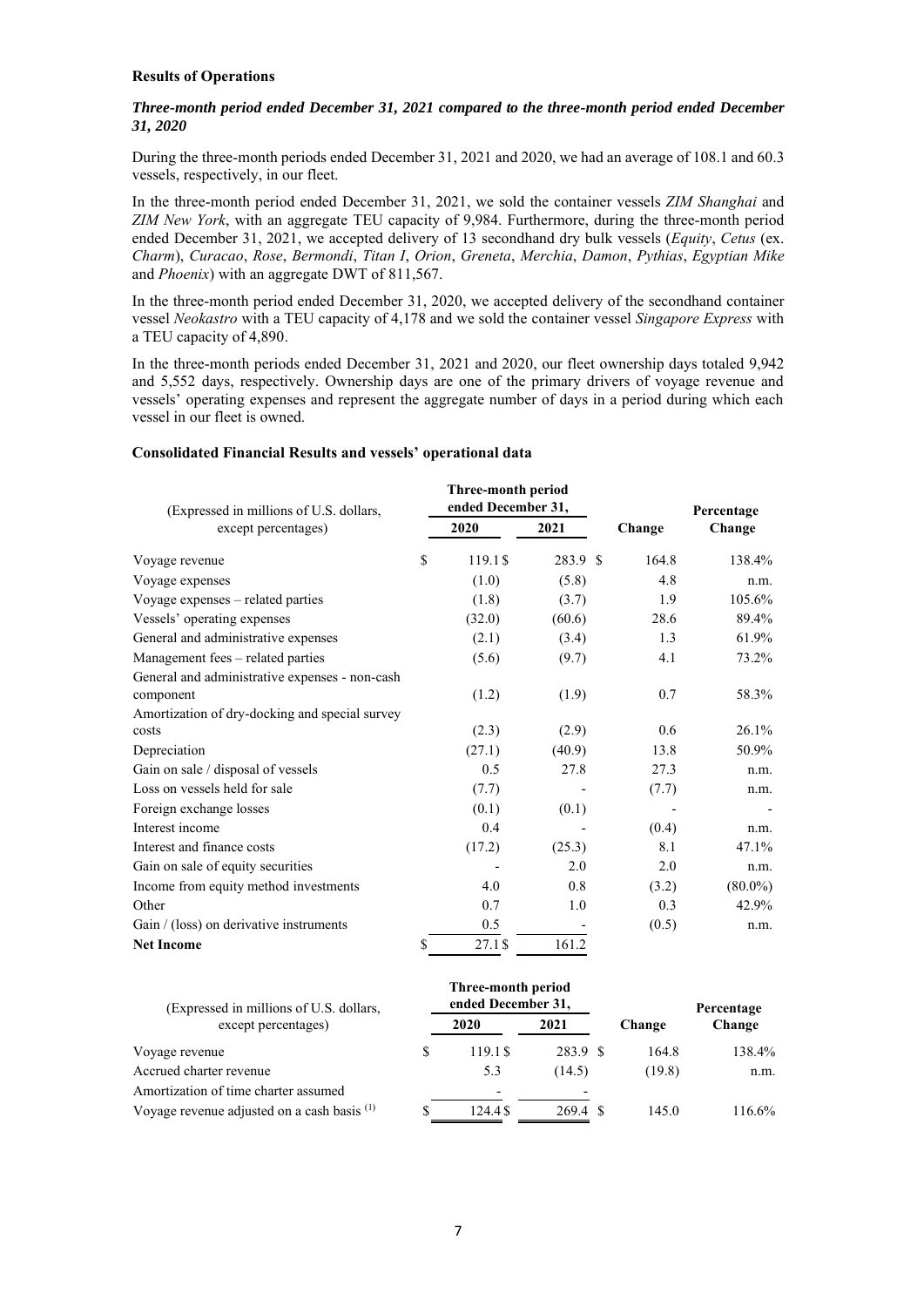| Vessels' operational data           | Three-month period |       |        |            |
|-------------------------------------|--------------------|-------|--------|------------|
|                                     | ended December 31, |       |        | Percentage |
|                                     | 2020               | 2021  | Change | Change     |
| Average number of vessels           | 60.3               | 108.1 | 47.8   | 79.3%      |
| Ownership days                      | 5,552              | 9.942 | 4.390  | 79.1%      |
| Number of vessels under dry-docking |                    |       |        |            |

## **Segmental Financial Summary**

| Three-month period ended December 31, 2021 |           |          |                |              |  |
|--------------------------------------------|-----------|----------|----------------|--------------|--|
|                                            | Container | Dry bulk |                |              |  |
|                                            | vessels   | vessels  | <b>Other</b>   | <b>Total</b> |  |
|                                            |           |          |                |              |  |
| Voyage revenue                             | \$ 203.2  | \$ 80.7  | $\mathbb{S}$ - | \$283.9      |  |
| Voyage expenses                            | (1.7)     | (4.1)    |                | (5.8)        |  |
| Voyage expenses – related parties          | (2.7)     | (1.0)    |                | (3.7)        |  |
| Vessels' operating expenses                | (41.2)    | (19.4)   |                | (60.6)       |  |
| General and administrative expenses        | (2.3)     | (1.1)    |                | (3.4)        |  |
| Management fees – related parties          | (6.6)     | (3.1)    |                | (9.7)        |  |
| General and administrative expenses -      |           |          |                |              |  |
| non-cash component                         | (1.3)     | (0.6)    |                | (1.9)        |  |
| Amortization of dry-docking and special    |           |          |                |              |  |
| survey costs                               | (2.8)     | (0.1)    |                | (2.9)        |  |
| Depreciation                               | (33.4)    | (7.5)    |                | (40.9)       |  |
| Gain on sale / disposal of vessels         | 27.8      |          |                | 27.8         |  |
| Foreign exchange losses                    | (0.1)     |          |                | (0.1)        |  |
| Interest and finance costs                 | (22.5)    | (2.8)    |                | (25.3)       |  |
| Gain on sale of equity securities          |           |          | 2.0            | 2.0          |  |
| Income from equity method investments      |           |          | 0.8            | 0.8          |  |
| Other                                      | 0.8       | 0.2      |                | 1.0          |  |
| <b>Net Income</b>                          | \$117.2   | \$41.2   | \$2.8          | \$161.2      |  |

(1) Voyage revenue adjusted on a cash basis is not a recognized measurement under U.S. generally accepted accounting principles ("GAAP"). Refer to "Consolidated Financial Results and vessels' operational data" above for the reconciliation of Voyage revenue adjusted on a cash basis.

#### *Voyage Revenue*

Voyage revenue increased by 138.4%, or \$164.8 million, to \$283.9 million during the threemonth period ended December 31, 2021, from \$119.1 million during the three-month period ended December 31, 2020. The increase is mainly attributable to (i) revenue earned by one container vessel acquired during the three-month period ended December 31, 2020, as well as to the 16 container vessels and 41 dry bulk vessels acquired during the year ended December 31, 2021 and (ii) increased charter rates in certain of our container vessels, partly off-set by revenue not earned by five container vessels sold during the year ended December 31, 2021.

Voyage revenue adjusted on a cash basis (which eliminates non-cash "Accrued charter revenue") increased by 116.6%, or \$145.0 million, to \$269.4 million during the three-month period ended December 31, 2021, from \$124.4 million during the three-month period ended December 31, 2020. Accrued charter revenue for the three-month periods ended December 31, 2021 and 2020 was a negative amount of \$14.5 million and a positive amount of \$5.3 million, respectively.

# *Voyage Expenses*

Voyage expenses were \$5.8 million and \$1.0 million for the three-month periods ended December 31, 2021 and 2020, respectively. Voyage expenses mainly include (i) off-hire expenses of our vessels, primarily related to fuel consumption and (ii) third party commissions.

# *Voyage Expenses – related parties*

Voyage expenses – related parties were \$3.7 million and \$1.8 million for the three-month periods ended December 31, 2021 and 2020, respectively. Voyage expenses – related parties represent (i) fees of 1.25%, in the aggregate, on voyage revenues charged by a related manager and a service provider and (ii) charter brokerage fees (in respect of our container vessels) payable to two related charter brokerage companies for an amount of approximately \$0.4 million and \$0.3 million, in the aggregate, for the threemonth periods ended December 31, 2021 and 2020, respectively.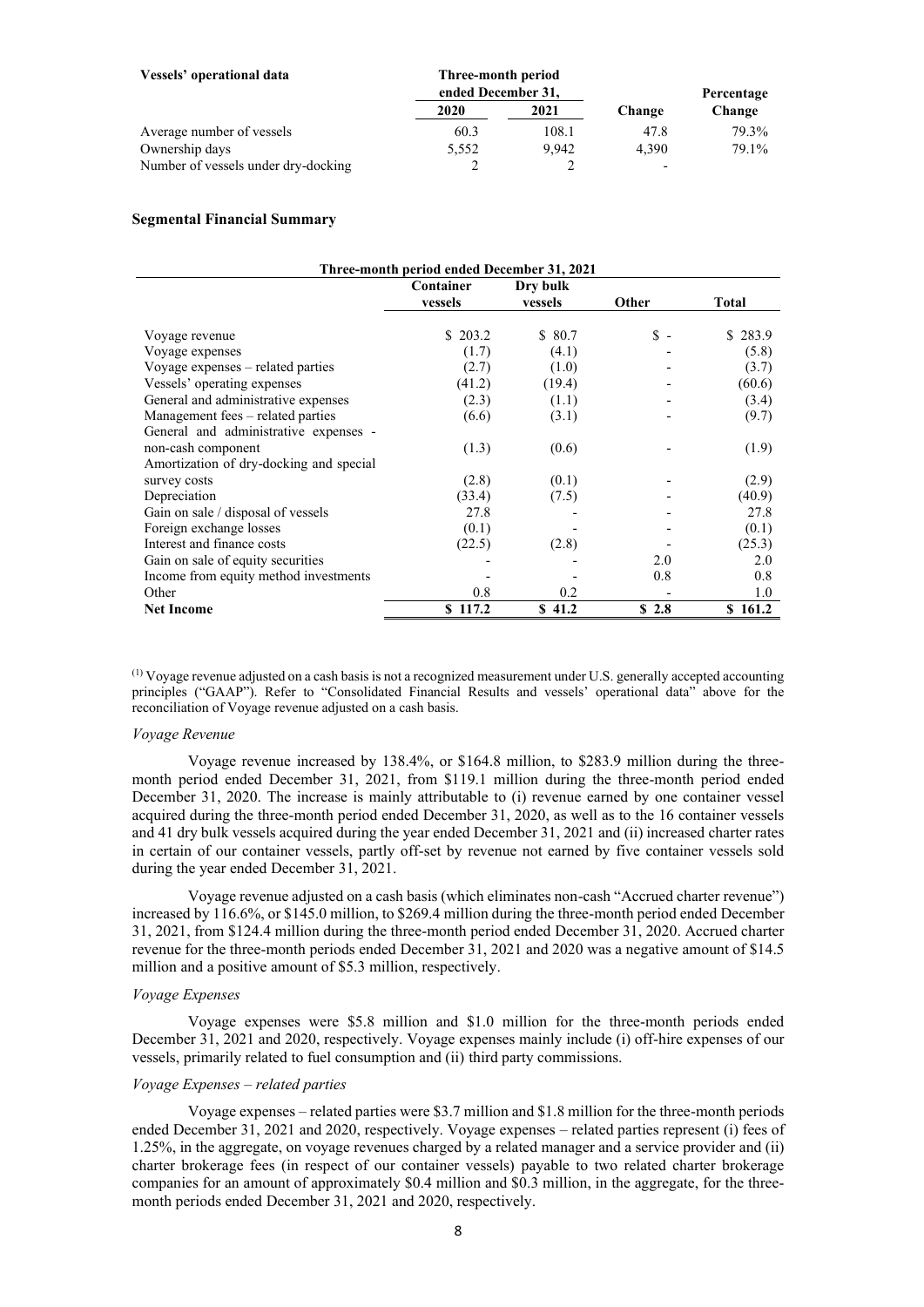## *Vessels' Operating Expenses*

Vessels' operating expenses, which also include the realized gain/(loss) under derivative contracts entered into in relation to foreign currency exposure, were \$60.6 million and \$32.0 million during the three-month periods ended December 31, 2021 and 2020, respectively. Daily vessels' operating expenses were \$6,103 and \$5,774 for the three-month periods ended December 31, 2021 and 2020, respectively. The increase in the daily operating expenses during the quarter ended December 31, 2021 is mainly attributable to increased one-time predelivery expenses for the acquisition of dry bulk vessels and increased crew costs related to COVID-19 pandemic measures. Daily operating expenses are calculated as vessels' operating expenses for the period over the ownership days of the period.

# *General and Administrative Expenses*

General and administrative expenses were \$3.4 million and \$2.1 million during the three-month periods ended December 31, 2021 and 2020, respectively, and both include \$0.63 million paid to a related manager.

## *Management Fees – related parties*

Management fees paid to our related party managers were \$9.7 million and \$5.6 million during the three-month periods ended December 31, 2021 and 2020, respectively.

#### *General and Administrative Expenses - non-cash component*

General and administrative expenses - non-cash component for the three-month period ended December 31, 2021 amounted to \$1.9 million, representing the value of the shares issued to a related party manager on December 30, 2021. General and administrative expenses - non-cash component for the threemonth period ended December 31, 2020 amounted to \$1.2 million, representing the value of the shares issued to a related party manager on December 30, 2020.

# *Amortization of Dry-Docking and Special Survey*

Amortization of deferred dry-docking and special survey costs was \$2.9 million and \$2.3 million during the three-month periods ended December 31, 2021 and 2020, respectively. During the three-month period ended December 31, 2021, one vessel underwent and completed her dry-docking and special survey and one vessel was in the process of completing her dry-docking and special survey. During the threemonth period ended December 31, 2020, two vessels underwent and completed their dry-docking and special survey.

#### *Depreciation*

Depreciation expense for the three-month periods ended December 31, 2021 and 2020 was \$40.9 million and \$27.1 million, respectively.

#### *Gain on Sale / Disposal of Vessels*

During the three-month period ended December 31, 2021, we recorded a gain of \$27.8 million from the sale of the container vessels *ZIM Shanghai* and *ZIM New York*, which were classified as vessels held for sale at September 30, 2021 (initially classified as vessel held for sale as of June 30, 2021). During the three-month period ended December 31, 2020, we recorded a gain of \$0.5 million from the sale of the vessel *Singapore Express*, which was classified as vessel held for sale at June 30, 2020 and September 30, 2020.

## *Loss on Vessels Held for Sale*

During the three-month period ended December 31, 2021, the container vessels *Messini*, *Sealand Illinois*, *Sealand Michigan* and *York* were classified as vessels held for sale. No loss on vessels held for sale was recorded during the fourth quarter of 2021, since each vessel's estimated fair value less costs to sell exceeded each vessel's carrying value. During the three-month period ended December 31, 2020, the container vessel *Halifax Express* was classified as vessel held for sale and we recorded a loss on vessel held for sale of \$7.7 million, which resulted from its estimated fair value measurement less costs to sell, during the period.

#### *Interest Income*

Interest income amounted to nil and \$0.4 million for the three-month periods ended December 31, 2021 and 2020, respectively.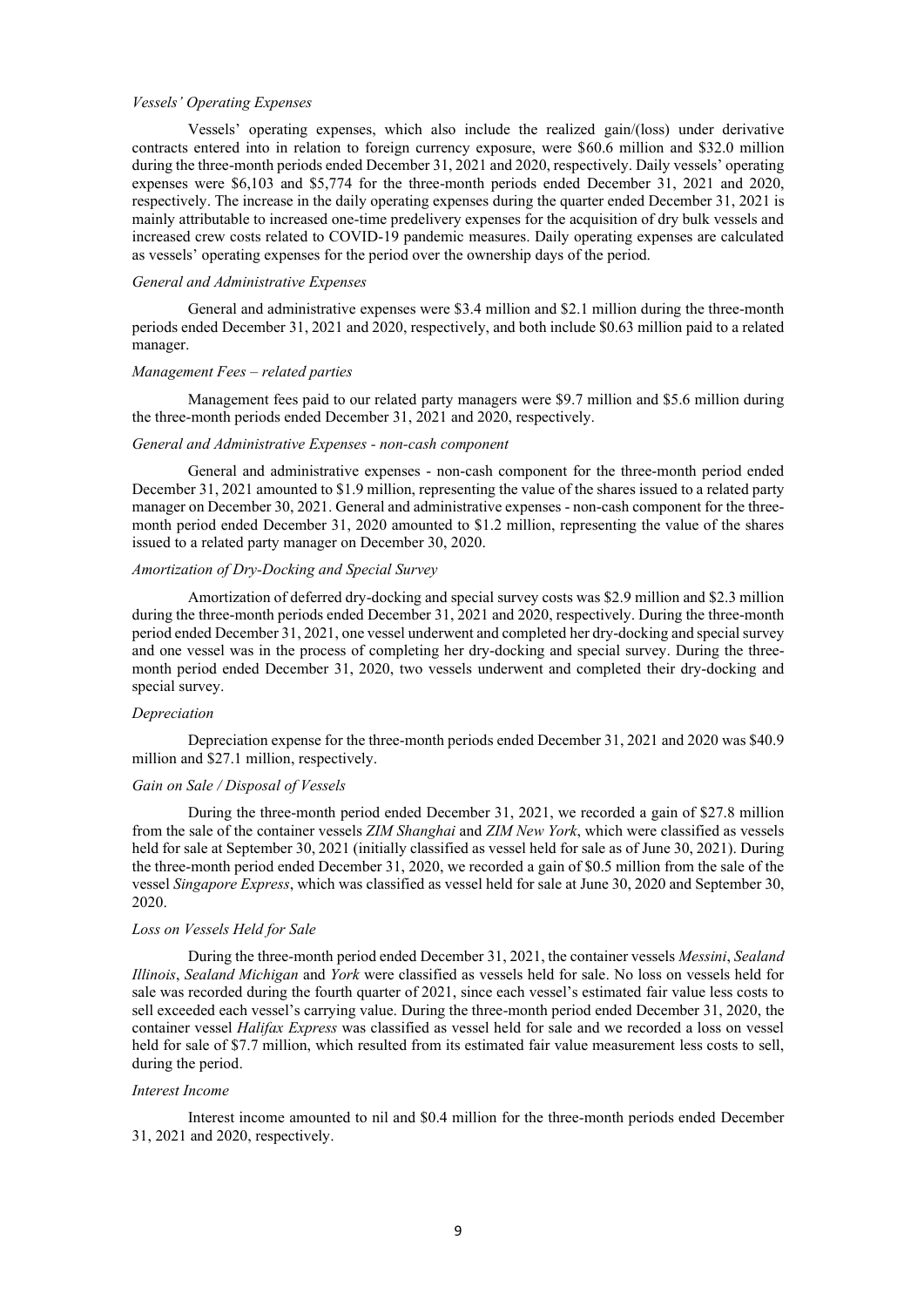## *Interest and Finance Costs*

Interest and finance costs were \$25.3 million and \$17.2 million during the three-month periods ended December 31, 2021 and 2020, respectively. The increase is mainly attributable to the increased average loan balances during the three-month period ended December 31, 2021 compared to the threemonth period ended December 31, 2020, partly off-set by decreased financing cost during the three-month period ended December 31, 2021 compared to the three-month period ended December 31, 2020.

## *Gain on Sale of Equity Securities*

Gain on sale of equity securities of \$2.0 million for the three-month period ended December 31, 2021, represents the difference between the aggregate sale price of 1,221,800 ordinary shares of ZIM as compared to their carrying value as at September 30, 2021. ZIM completed its initial public offering and listing on the New York Stock Exchange of its ordinary shares on January 27, 2021.

## *Income from Equity Method Investments*

During the three-month period ended December 31, 2021, we recorded an income from equity method investments of \$0.8 million representing our share of the income in jointly owned companies pursuant to the Framework Deed dated May 15, 2013, as amended and restated (the "Framework Deed"), with York Capital Management Advisors LLC ("York"). As of December 31, 2021, six companies are jointly owned with York (of which, four companies currently own container vessels). During the threemonth period ended December 31, 2020, we recorded an income from equity method investments of \$4.0 million relating to investments under the Framework Deed. As of December 31, 2020, 13 companies were jointly owned with York (of which, ten companies owned container vessels). The decreased income from equity method investments in the fourth quarter of 2021 compared to the fourth quarter of 2020 is mainly attributable to the decreased number of container vessels jointly owned with York during the fourth quarter of 2021 compared to the fourth quarter of 2020; partly off-set by the increased profitability of certain jointly owned vessels during the fourth quarter of 2021 compared to the fourth quarter of 2020.

#### *Gain / (loss) on Derivative Instruments*

As of December 31, 2021, ten interest rate derivative instruments and two cross currency rate swaps were outstanding and their fair value, in aggregate, amounted to a liability of \$10.9 million. The change in the fair value of our interest rate derivative instruments and cross currency swaps that qualified for hedge accounting is recorded in "Other Comprehensive Income" ("OCI") and reclassified into earnings in the same period or periods during which the hedged transaction affects earnings. For the three-month period ended December 31, 2021, a gain of \$5.2 million has been included in OCI and a loss of \$0.1 million has been included in Gain/(loss) on Derivative Instruments in the consolidated statement of income, resulting from the fair market value change of the interest rate derivative instruments during the three-month period ended December 31, 2021.

#### **Cash Flows**

# *Three-month periods ended December 31, 2021 and 2020*

| <b>Condensed cash flows</b>               | Three-month period ended<br>December 31, |           |  |  |
|-------------------------------------------|------------------------------------------|-----------|--|--|
| (Expressed in millions of U.S. dollars)   | 2020                                     | 2021      |  |  |
| Net Cash Provided by Operating Activities | \$68.4                                   | \$165.4   |  |  |
| Net Cash Used in Investing Activities     | \$(14.7)                                 | \$(110.2) |  |  |
| Net Cash Used in Financing Activities     | \$ (49.2)                                | $S -$     |  |  |

### *Net Cash Provided by Operating Activities*

Net cash flows provided by operating activities for the three-month period ended December 31, 2021, increased by \$97.0 million to \$165.4 million, from \$68.4 million for the three-month period ended December 31, 2020. The increase is mainly attributable to increased cash from operations of \$145.0 million, partly off-set by the unfavorable change in working capital position, excluding the current portion of long-term debt and the accrued charter revenue (representing the difference between cash received in that period and revenue recognized on a straight-line basis) of \$2.3 million, by the increased payments for interest (including swap payments) of \$5.9 million during the three-month period ended December 31, 2021 compared to the three-month period ended December 31, 2020 and by the increased dry-docking and special survey costs of \$0.1 million during the three-month period ended December 31, 2021 compared to the three-month period ended December 31, 2020.

#### *Net Cash Used in Investing Activities*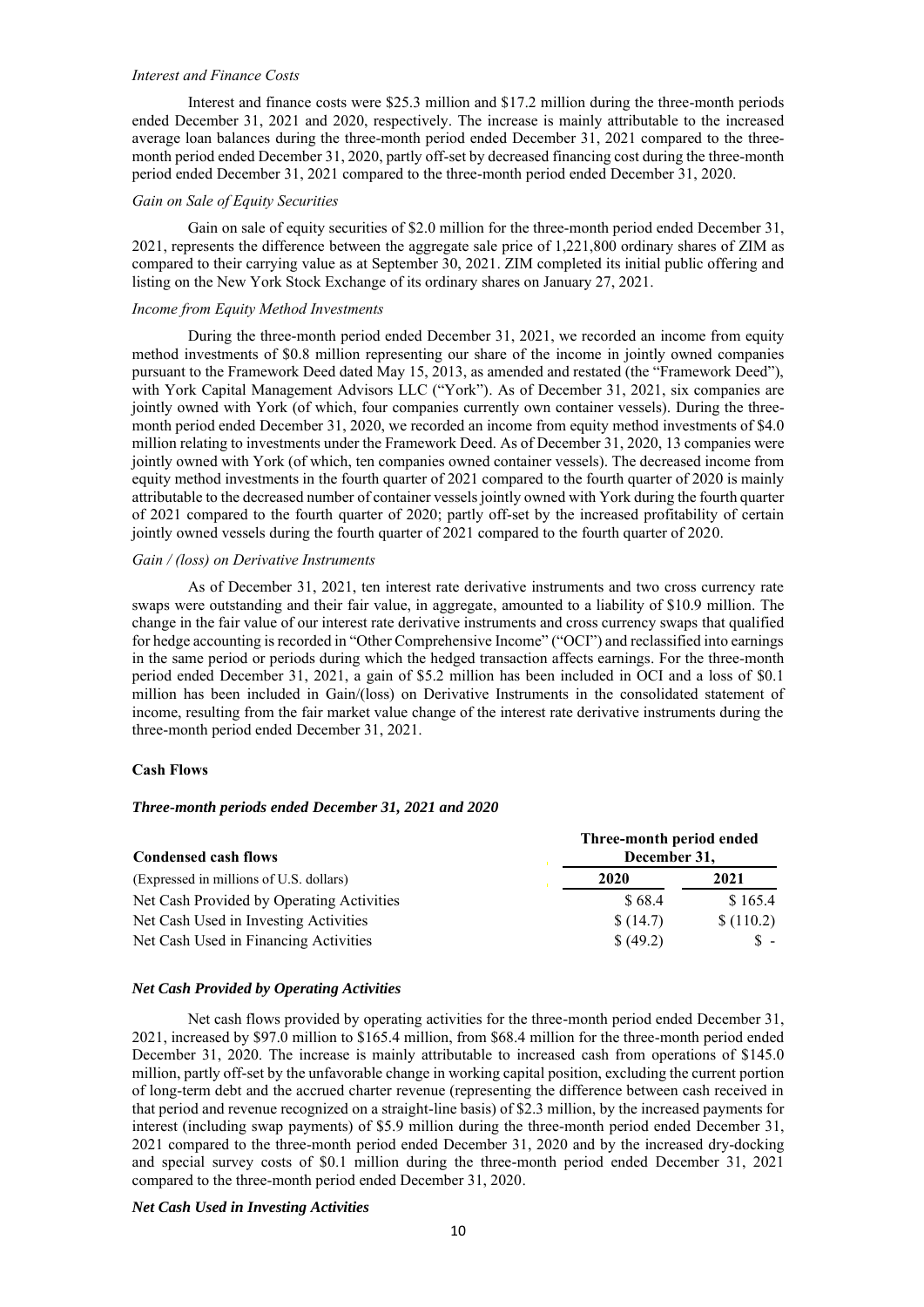Net cash used in investing activities was \$110.2 million in the three-month period ended December 31, 2021, which mainly consisted of (i) payments for the acquisition of six secondhand dry bulk vessels, (ii) settlement payments for the delivery of seven secondhand dry bulk vessels, (iii) settlement payment for one secondhand container vessel which was delivered in January 2022, (iv) advance payment for the acquisition of one secondhand dry bulk vessel, which was delivered in January 2022, and (v) payments for upgrades for certain of our container and dry bulk vessels; partly off-set by proceeds we received from (i) the sale of two container vessels and (ii) the sale of 1,221,800 ordinary shares of ZIM that we owned.

Net cash used in investing activities was \$14.7 million in the three-month period ended December 31, 2020, which mainly consisted of payments for upgrades for certain of our container vessels and payments for the acquisition of one secondhand container vessel; partly off-set by proceeds we received from the sale of one container vessel and by return of capital we received from three entities jointly-owned with York pursuant to the Framework Deed.

#### *Net Cash Used in Financing Activities*

Net cash used in financing activities was nil in the three-month period ended December 31, 2021, which mainly consisted of (a) \$20.0 million net proceeds relating to our debt financing agreements (including proceeds of \$159.1 million we received from our debt financing agreements), (b) \$10.8 million we paid for dividends to holders of our common stock for the third quarter of 2021 and (c) \$0.9 million we paid for dividends to holders of our 7.625% Series B Cumulative Redeemable Perpetual Preferred Stock ("Series B Preferred Stock"), \$2.1 million we paid for dividends to holders of our 8.500% Series C Cumulative Redeemable Perpetual Preferred Stock ("Series C Preferred Stock"), \$2.2 million we paid for dividends to holders of our 8.75% Series D Cumulative Redeemable Perpetual Preferred Stock ("Series D Preferred Stock") and \$2.5 million we paid for dividends to holders of our 8.875% Series E Cumulative Redeemable Perpetual Preferred Stock ("Series E Preferred Stock") for the period from July 15, 2021 to October 14, 2021.

Net cash used in financing activities was \$49.2 million in the three-month period ended December 31, 2020, which mainly consisted of (a) \$32.0 million net payments relating to our debt financing agreements, (b) \$9.3 million we paid for dividends to holders of our common stock for the third quarter of 2020 and (c) \$0.9 million we paid for dividends to holders of our Series B Preferred Stock, \$2.1 million we paid for dividends to holders of our Series C Preferred Stock, \$2.2 million we paid for dividends to holders of our Series D Preferred Stock and \$2.5 million we paid for dividends to holders of our Series E Preferred Stock for the period from July 15, 2020 to October 14, 2020.

## *Year ended December 31, 2021 compared to the year ended December 31, 2020*

During the years ended December 31, 2021 and 2020, we had an average of 83.6 and 60.0 vessels, respectively, in our fleet.

In the year ended December 31, 2021, (i) we accepted delivery of the newbuild container vessels *YM Target* and *YM Tiptop* with an aggregate TEU capacity of 25,380, the secondhand container vessels *Aries*, *Argus*, *Glen Canyon*, *Androusa*, *Norfolk*, *Porto Cheli*, *Porto Kagio*, *Porto Germeno*, and *Gialova* with an aggregate TEU capacity of 49,909; and we sold the container vessels *Halifax Express*, *Prosper, Venetiko*, *ZIM Shanghai* and *ZIM New York* with an aggregate TEU capacity of 22,306 and (ii) we acquired (a) the 75% equity interest of York Capital Management in each of the 11,010 TEU container vessels *Cape Kortia* and *Cape Sounio* and (b) the 51% equity interest of York in each of the 11,010 TEU container vessels *Cape Tainaro*, *Cape Artemisio* and *Cape Akritas* and as a result we obtained 100% of the equity interest in each of these five vessels.

Furthermore, in the year ended December 31, 2021, we acquired all of the equity interest of sixteen companies (which owned or had committed to acquire dry bulk vessels) owned by entities affiliated with our Chairman and Chief Executive Officer, Konstantinos Konstantakopoulos. We agreed to acquire these companies from Mr. Konstantakopoulos at cost with no mark-up or premium payable to Mr. Konstantakopoulos or his affiliated entities. Mr. Konstantakopoulos did not receive a profit as a result of the acquisition. The sixteen dry bulk vessels (*Pegasus*, *Builder*, *Adventure*, *Eracle*, *Peace*, *Sauvan*, *Pride*, *Alliance*, *Manzanillo*, *Acuity*, *Seabird*, *Aeolian*, *Comity*, *Athena*, *Farmer* and *Greneta*) that were part of the acquisition had an aggregate DWT of 932,329 and were delivered to us during the year ended December 31, 2021. In addition, in the year ended December 31, 2021, we accepted delivery of another twenty-seven secondhand dry bulk vessels (*Bernis*, *Verity*, *Dawn*, *Discovery*, *Clara*, *Serena*, *Merida, Progress*, *Miner*, *Parity*, *Uruguay*, *Resource*, *Konstantinos*, *Taibo*, *Thunder*, *Equity*, *Cetus* (ex. *Charm)*, *Curacao*, *Rose*, *Bermondi*, *Titan I*, *Orion*, *Merchia*, *Damon*, *Pythias*, *Egyptian Mike* and *Phoenix*) with an aggregate DWT of 1,388,422.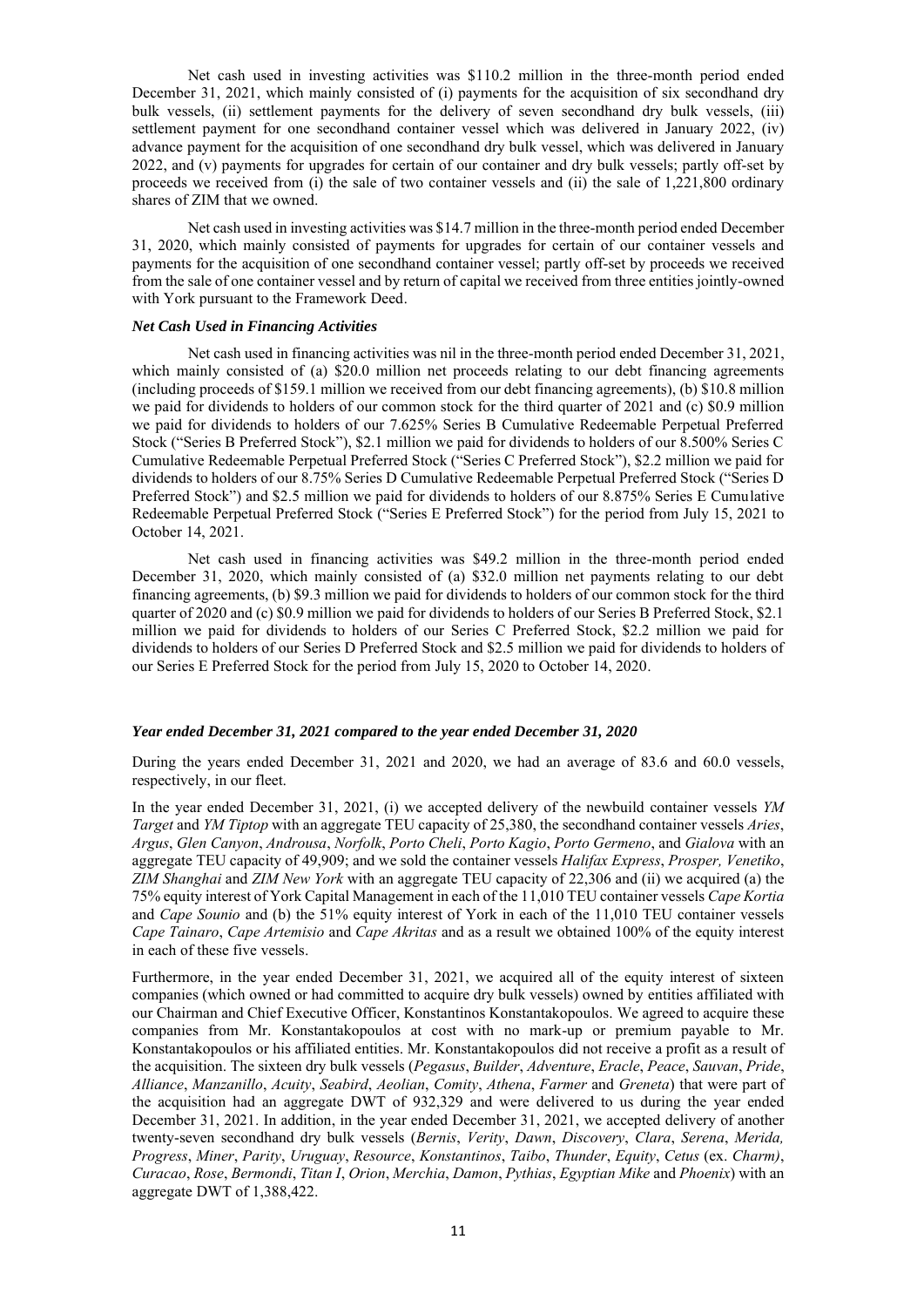In the year ended December 31, 2020, we accepted delivery of the newbuild container vessels *YM Triumph, YM Truth* and *YM Totality* with an aggregate TEU capacity of 38,070 and the secondhand container vessels *Virgo*, *Scorpius* and *Neokastro* with an aggregate TEU capacity of 11,008; and we sold the container vessels *Neapolis*, *Kawasaki, Kokura*, *Zagora* and *Singapore Express* with an aggregate TEU capacity of 22,503.

In the year ended December 31, 2021 and 2020, our fleet ownership days totaled 30,525 and 21,965 days, respectively. Ownership days are one of the primary drivers of voyage revenue and vessels' operating expenses and represent the aggregate number of days in a period during which each vessel in our fleet is owned.

# **Consolidated Financial Results and vessels' operational data (1)**

| (Expressed in millions of U.S. dollars,          |    | Year ended December, |          | Percentage |            |  |
|--------------------------------------------------|----|----------------------|----------|------------|------------|--|
| except percentages)                              |    | 2020                 | 2021     | Change     | Change     |  |
| Voyage revenue                                   | \$ | 460.3\$              | 793.6 \$ | 333.3      | 72.4%      |  |
| Voyage expenses                                  |    | (7.4)                | (13.3)   | 5.9        | 79.7%      |  |
| Voyage expenses – related parties                |    | (6.5)                | (11.1)   | 4.6        | 70.8%      |  |
| Vessels' operating expenses                      |    | (117.1)              | (180.0)  | 62.9       | 53.7%      |  |
| General and administrative expenses              |    | (7.4)                | (9.4)    | 2.0        | 27.0%      |  |
| Management fees - related parties                |    | (21.6)               | (29.6)   | 8.0        | 37.0%      |  |
| General and administrative expenses - non-cash   |    |                      |          |            |            |  |
| component                                        |    | (3.7)                | (7.4)    | 3.7        | 100.0%     |  |
| Amortization of dry-docking and special survey   |    |                      |          |            |            |  |
| costs                                            |    | (9.0)                | (10.4)   | 1.4        | 15.6%      |  |
| Depreciation                                     |    | (108.7)              | (137.0)  | 28.3       | 26.0%      |  |
| Gain / (loss) on sale / disposal of vessels, net |    | (79.1)               | 45.9     | 125.0      | n.m.       |  |
| Loss on vessels held for sale                    |    | (7.7)                |          | (7.7)      | n.m.       |  |
| Vessels' impairment loss                         |    | (31.6)               |          | (31.6)     | n.m.       |  |
| Foreign exchange gains / (losses)                |    | (0.3)                | 0.1      | 0.4        | n.m.       |  |
| Interest income                                  |    | 1.9                  | 1.6      | (0.3)      | $(15.8\%)$ |  |
| Interest and finance costs                       |    | (68.7)               | (86.1)   | 17.4       | 25.3%      |  |
| Swaps' breakage cost                             |    |                      |          |            | n.m.       |  |
| Gain on sale of equity securities                |    |                      | 60.2     | 60.2       | n.m.       |  |
| Income from equity method investments            |    | 16.2                 | 12.8     | (3.4)      | $(21.0\%)$ |  |
| Dividend income from investment in equity        |    |                      |          |            |            |  |
| securities                                       |    |                      | 1.8      | 1.8        | n.m.       |  |
| Other                                            |    | 1.2                  | 4.6      | 3.4        | n.m.       |  |
| Loss on derivative instruments                   |    | (1.9)                | (1.2)    | (0.7)      | $(36.8\%)$ |  |
| <b>Net Income</b>                                | \$ | 8.9\$                | 435.1    |            |            |  |
|                                                  |    |                      |          |            |            |  |

| (Expressed in millions of U.S. dollars,       |   | Year ended December 31, |          |        | Percentage  |
|-----------------------------------------------|---|-------------------------|----------|--------|-------------|
| except percentages)                           |   | 2020                    | 2021     | Change | Change      |
| Voyage revenue                                | S | 460.3\$                 | 793.6 \$ | 333.3  | 72.4%       |
| Accrued charter revenue                       |   | 21.3                    | (11.3)   | (32.6) | $(153.1\%)$ |
| Amortization of time charter assumed          |   | 0.2                     | (0.4)    | (0.6)  | n.m.        |
| Voyage revenue adjusted on a cash basis $(2)$ |   | 481.8\$                 | 781.9 \$ | 300.1  | 62.3%       |

| Vessels' operational data           | Year ended December 31, |        | Percentage |        |  |
|-------------------------------------|-------------------------|--------|------------|--------|--|
|                                     | 2020                    | 2021   | Change     | Change |  |
| Average number of vessels           | 60.0                    | 83.6   | 23.6       | 39.3%  |  |
| Ownership days                      | 21.965                  | 30.525 | 8.560      | 39.0%  |  |
| Number of vessels under dry-docking |                         |        |            |        |  |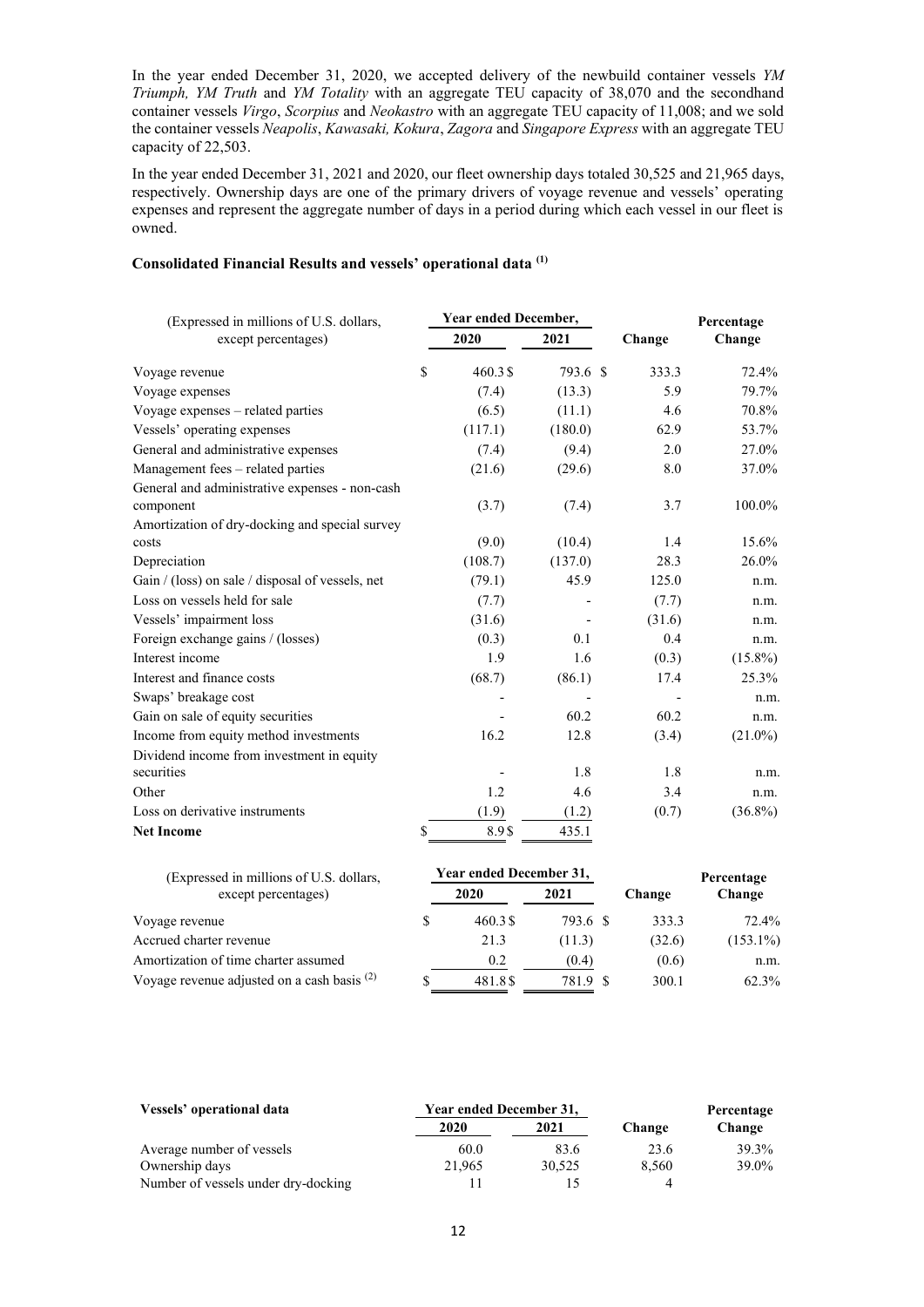|                                                | <b>Container vessels</b> | Dry bulk<br>vessels | Other      | Total   |
|------------------------------------------------|--------------------------|---------------------|------------|---------|
| Voyage revenue                                 | \$678.3                  | \$115.3             | $S -$      | \$793.6 |
| Voyage expenses                                | (7.1)                    | (6.2)               |            | (13.3)  |
| Voyage expenses – related parties              | (9.6)                    | (1.5)               |            | (11.1)  |
| Vessels' operating expenses                    | (151.5)                  | (28.5)              |            | (180.0) |
| General and administrative expenses            | (8.2)                    | (1.2)               |            | (9.4)   |
| Management fees – related parties              | (24.9)                   | (4.7)               |            | (29.6)  |
| General and administrative expenses - non-cash |                          |                     |            |         |
| component                                      | (6.3)                    | (1.1)               |            | (7.4)   |
| Amortization of dry-docking and special survey |                          |                     |            |         |
| costs                                          | (10.3)                   | (0.1)               |            | (10.4)  |
| Depreciation                                   | (125.8)                  | (11.2)              |            | (137.0) |
| Gain on sale / disposal of vessels, net        | 45.9                     |                     |            | 45.9    |
| Foreign exchange gains                         | 0.1                      |                     |            | 0.1     |
| Interest income                                | 1.6                      |                     |            | 1.6     |
| Interest and finance costs                     | (81.9)                   | (4.2)               |            | (86.1)  |
| Gain on sale of equity securities              |                          |                     | 60.2       | 60.2    |
| Income from equity method investments          |                          |                     | 12.8       | 12.8    |
| Dividend income from investment in equity      |                          |                     |            |         |
| securities                                     |                          |                     | 1.8        | 1.8     |
| Other                                          | 4.3                      | 0.3                 |            | 4.6     |
| Loss on derivative instruments                 | (1.1)                    | (0.1)               |            | (1.2)   |
| <b>Net Income</b>                              | \$303.5                  | \$56.8              | S.<br>74.8 | 435.1   |

**Year ended December 31, 2021**

(1) The results of dry bulk vessels are included from June 14, 2021. Prior to that, our results were attributable to container vessels only.

 $^{(2)}$  Voyage revenue adjusted on a cash basis is not a recognized measurement under U.S. generally accepted accounting principles ("GAAP"). Refer to "Consolidated Financial Results and vessels' operational data" above for the reconciliation of Voyage revenue adjusted on a cash basis.

#### *Voyage Revenue*

Voyage revenue increased by 72.4%, or \$333.3 million, to \$793.6 million during the year ended December 31, 2021, from \$460.3 million during the year ended December 31, 2020. The increase is mainly attributable to (i) revenue earned by six container vessels acquired during the year ended December 31, 2020 as well as by revenue earned by 16 container vessels and 41 dry bulk vessels acquired during the year ended December 31, 2021, and (ii) increased charter rates in certain of our container vessels during the year ended December 31, 2021 compared to the year ended December 31, 2020, partly off-set by revenue not earned by five container vessels sold during the year ended December 31, 2020 and five container vessels sold during the year ended December 31, 2021.

Voyage revenue adjusted on a cash basis (which eliminates non-cash "Accrued charter revenue"), increased by 62.3%, or \$300.1 million, to \$781.9 million during the year ended December 31, 2021, from \$481.8 million during the year ended December 31, 2020. Accrued charter revenue for the years ended December 31, 2021 and 2020 was a negative amount of \$11.3 million and a positive amount of \$21.3 million, respectively.

#### *Voyage Expenses*

Voyage expenses were \$13.3 million and \$7.4 million for the years ended December 31, 2021 and 2020, respectively. Voyage expenses mainly include (i) off-hire expenses of our vessels, primarily related to fuel consumption and (ii) third party commissions.

## *Voyage Expenses – related parties*

Voyage expenses – related parties were \$11.1 million and \$6.5 million for the years ended December 31, 2021 and 2020, respectively. Voyage expenses – related parties represent (i) fees of 1.25% in the aggregate on voyage revenues charged by a related manager and a service provider and (ii) charter brokerage fees (in respect of our container vessels) payable to two related charter brokerage companies for an amount of approximately \$1.3 million and \$0.8 million, in the aggregate, for the years ended December 31, 2021 and 2020, respectively.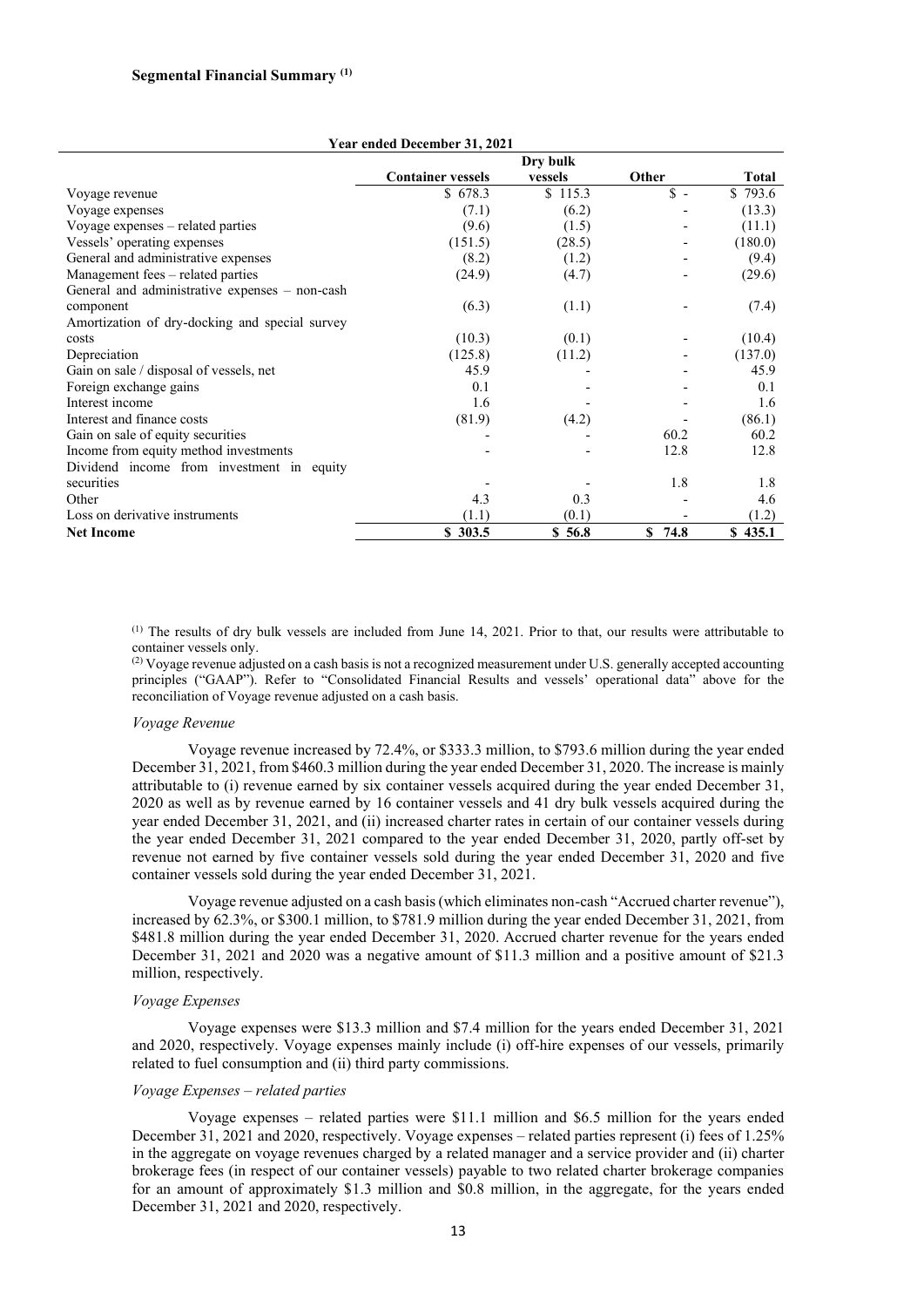# *Vessels' Operating Expenses*

Vessels' operating expenses, which also include the realized gain/(loss) under derivative contracts entered into in relation to foreign currency exposure, were \$180.0 million and \$117.1 million during the years ended December 31, 2021 and 2020, respectively. Daily vessels' operating expenses were \$5,896 and \$5,329 for the years ended December 31, 2021 and 2020, respectively. The increase in the daily operating expenses during the year ended December 31, 2021 is mainly attributable to increased one-time predelivery expenses for the acquisition of dry bulk vessels and increased crew costs related to COVID-19 pandemic measures. Daily operating expenses are calculated as vessels' operating expenses for the period over the ownership days of the period.

#### *General and Administrative Expenses*

General and administrative expenses were \$9.4 million and \$7.4 million during the years ended December 31, 2021 and 2020, respectively, and both include \$2.5 million paid to a related manager.

#### *Management Fees – related parties*

Management fees paid to our related party managers were \$29.6 million and \$21.6 million during the years ended December 31, 2021 and 2020, respectively.

## *General and Administrative Expenses – non-cash component*

General and administrative expenses – non-cash component for the year ended December 31, 2021 amounted to \$7.4 million, representing the value of the shares issued to a related party manager on March 31, 2021, June 30, 2021, September 30, 2021 and December 30, 2021. General and administrative expenses – non-cash component for the year ended December 31, 2020 amounted to \$3.7 million, representing the value of the shares issued to a related party manager on March 30, 2020, June 30, 2020, September 30, 2020 and December 30, 2020.

### *Amortization of Dry-Docking and Special Survey*

Amortization of deferred dry-docking and special survey costs was \$10.4 million and \$9.0 million during the year ended December 31, 2021 and 2020, respectively. During the year ended December 31, 2021, 14 vessels underwent and completed their dry-docking and special survey and one vessel was in the process of completing her dry-docking and special survey. During the year ended December 31, 2020, 11 vessels underwent and completed their dry-docking and special survey.

#### *Depreciation*

Depreciation expense for the year ended December 31, 2021 and 2020 was \$137.0 million and \$108.7 million, respectively.

# *Gain / (loss) on Sale / Disposal of Vessels, net*

During the year ended December 31, 2021, we recorded a net gain of \$45.9 million from the sale of the container vessels *Prosper* (asset held for sale at March 31, 2021), *Halifax Express* (asset held for sale at December 31, 2020), *Venetiko* (asset held for sale at March 31, 2021 and June 30, 2021), *ZIM Shanghai* (asset held for sale as at June 30, 2021 and September 30, 2021) and *ZIM New York* (asset held for sale as at June 30, 2021 and September 30, 2021). During the year ended December 31, 2020, we recorded an aggregate net loss of \$79.1 million from the sale of the container vessels *Neapolis*, *Kawasaki*, *Kokura*, *Zagora* and *Singapore Express. Neapolis* and *Zagora* were classified as assets held for sale at December 31, 2019.

#### *Loss on Vessels Held for Sale*

During the year ended December 31, 2021, the container vessels *Messini*, *Sealand Illinois*, *Sealand Michigan* and *York* were classified as vessels held for sale. No loss on vessels held for sale was recorded since each vessel's estimated fair value less costs to sell exceeded each vessel's carrying value. During the year ended December 31, 2020, the container vessel *Halifax Express* was classified as vessel held for sale and we recorded a loss on vessel held for sale of \$7.7 million, which resulted from its estimated fair value measurement less costs to sell, during the year.

# *Vessels' Impairment Loss*

During the year ended December 31, 2021 no impairment loss was recorded. During the year ended December 31, 2020, we recorded an impairment loss in relation to five of our container vessels in the amount of \$31.6 million, in the aggregate.

### *Interest Income*

Interest income amounted to \$1.6 million and \$1.9 million for the years ended December 31, 2021 and 2020, respectively.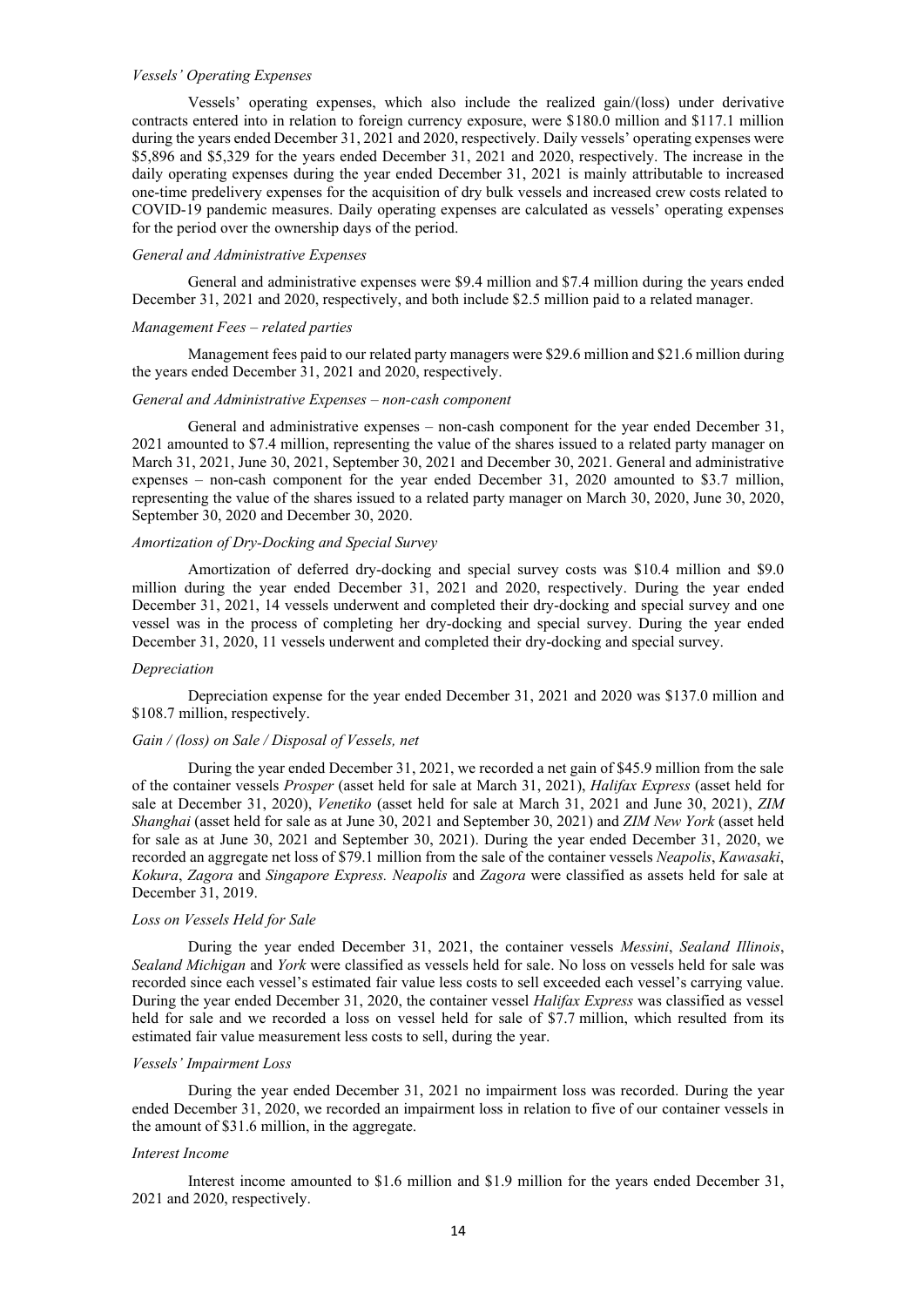## *Interest and Finance Costs*

Interest and finance costs were \$86.1 million and \$68.7 million during the years ended December 31, 2021 and 2020, respectively. The increase is mainly attributable to the increased average loan balances during the year ended December 31, 2021 compared to the year ended December 31, 2020, partly off-set by the decreased financing cost during the year ended December 31, 2021 compared to the year ended December 31, 2020.

# *Swaps' Breakage Costs*

During the year ended December 31, 2020, we terminated two interest rate derivative instruments that qualified for hedge accounting and we paid the counterparties breakage costs in the amount of \$0.006 million in the aggregate.

#### *Gain on Sale of Equity Securities / Dividend Income from Investment in Equity Securities*

The gain on sale of equity securities of \$60.2 million for the year period ended December 31, 2021, represents the difference between the aggregate sale price of 1,221,800 ordinary shares of ZIM as compared to the book value of these shares as of December 31, 2020. ZIM completed its initial public offering and listing on the New York Stock Exchange of its ordinary shares on January 27, 2021. Furthermore, in the year ended December 31, 2021, we received a dividend from ZIM in the amount of \$1.8 million.

## *Income from Equity Method Investments*

During the year ended December 31, 2021, we recorded an income from equity method investments of \$12.8 million representing our share of the income in jointly owned companies pursuant to the Framework Deed, with York. Since late March 2021, we have held 100% of the equity interest in five previously jointly owned companies with York, and since then these five companies are consolidated in our consolidated financial statements. As of December 31, 2021, six companies are jointly owned with York (of which, four companies currently own container vessels). During the year ended December 31, 2020, we recorded an income from equity method investments of \$16.2 million relating to investments under the Framework Deed. As of December 31, 2020, 13 companies were jointly owned with York (of which, ten companies owned container vessels). The decreased income from equity method investments in 2021 compared to 2020 is mainly attributable to the decreased number of container vessels jointly owned with York during 2021 compared to 2020; partly off-set by the increased profitability of certain jointly owned with York container vessels during 2021 compared to 2020 and to the gain on sale of one jointly owned with York container vessel which was sold in the third quarter of 2021.

#### *Loss on Derivative Instruments*

As of December 31, 2021, ten interest rate derivative instruments and two cross currency rate swaps were outstanding and their fair value, in aggregate, as at that date were a liability of \$10.9 million. The change in the fair value of our interest rate derivative instruments and cross currency swaps that qualified for hedge accounting is recorded in OCI and reclassified into earnings in the same period or periods during which the hedged transaction affects earnings. For the year ended December 31, 2021, a gain of \$5.7 million has been included in OCI and a loss of \$0.4 million has been included in Loss on derivative instruments in the consolidated statement of income, resulting from the fair market value change of the interest rate derivative instruments during the year ended December 31, 2021.

# **Cash Flows**

## *Years ended December 31, 2021 and 2020*

| <b>Condensed cash flows</b>                           | <b>Years ended December 31,</b> |           |  |  |
|-------------------------------------------------------|---------------------------------|-----------|--|--|
| (Expressed in millions of U.S. dollars)               | 2020                            | 2021      |  |  |
| Net Cash Provided by Operating Activities             | \$274.3                         | \$466.5   |  |  |
| Net Cash Used in Investing Activities                 | \$ (36.4)                       | \$(787.5) |  |  |
| Net Cash Provided by / (Used in) Financing Activities | \$(241.9)                       | \$482.6   |  |  |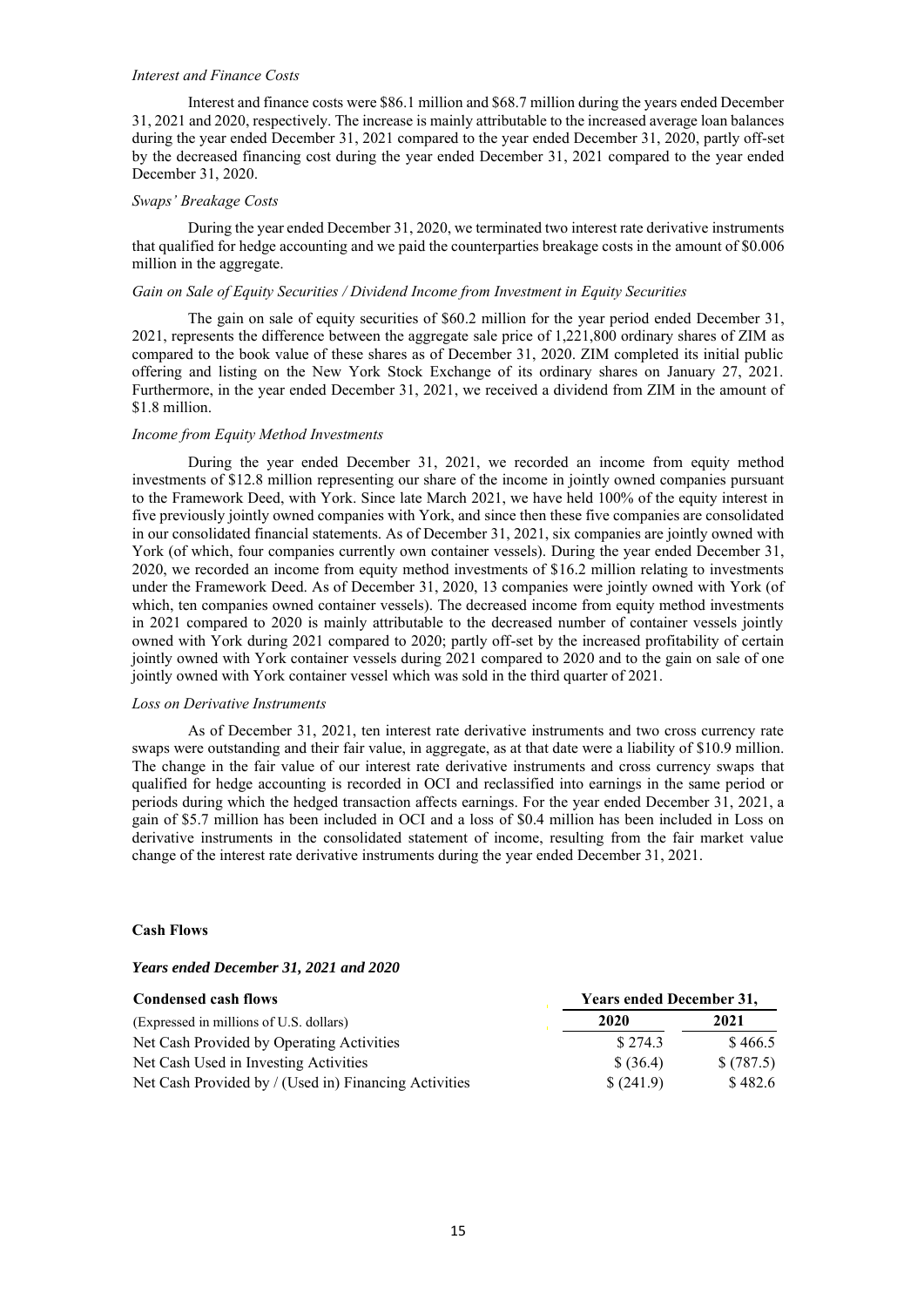# *Net Cash Provided by Operating Activities*

Net cash flows provided by operating activities for the year ended December 31, 2021, increased by \$192.2 million to \$466.5 million, from \$274.3 million for year ended December 31, 2020. The increase is mainly attributable to increased cash from operations of \$300.2 million, partly off-set by the unfavorable change in working capital position, excluding the current portion of long-term debt and the accrued charter revenue (representing the difference between cash received in that period and revenue recognized on a straight-line basis) of \$1.3 million, by the increased payments for interest (including swap payments) of \$11.8 million during the year ended December 31, 2021 compared to the year ended December 31, 2020 and by the increased dry-docking and special survey costs of \$3.4 million during the year ended December 31, 2021 compared to the year ended December 31, 2020.

### *Net Cash Used in Investing Activities*

Net cash used in investing activities was \$787.5 million in the year ended December 31, 2021, which mainly consisted of (i) net payments for the acquisition of the 75% equity interest in two companies and of the 51% equity interest in three companies, previously jointly owned with York pursuant to the Framework Deed, (ii) payments for the delivery of two newbuild container vessels, (iii) settlement payments for the acquisition of three secondhand container vessels, (iv) payments for the acquisition of six secondhand container vessels and 41 dry bulk vessels, (v) payment for the acquisition of one secondhand container vessel which was delivered in January 2022, (vi) advance payments for the acquisition of one secondhand dry bulk vessel, which was delivered in January 2022 (vii) payments for the acquisition of the equity interest of sixteen companies (which owned or had committed to acquire dry bulk vessels) owned by our Chairman and Chief Executive Officer, Konstantinos Konstantakopoulos in accordance with the Share and Purchase agreement dated June 14, 2021 (agreed to acquire the equity interest of these companies at cost with no mark-up or premium payable to Mr. Konstantakopoulos or his affiliated entities) and (viii) payments for upgrades for certain of our container and dry bulk vessels; partly off-set by proceeds we received from (i) the sale of 1,221,800 ordinary shares of ZIM that we owned, (ii) the sale of five container vessels and (iii) return of capital we received from one entity jointly -owned with York pursuant to the Framework Deed.

Net cash used in investing activities was \$36.4 million in the year ended December 31, 2020, which mainly consisted of payments for upgrades for certain of our container vessels and payments for the delivery of three newbuild container vessels and three secondhand container vessels; partly off-set by proceeds we received from the sale of five of our container vessels and by return of capital we received from ten entities jointly-owned with York pursuant to the Framework Deed.

#### *Net Cash Provided by / (Used in) Financing Activities*

Net cash provided by financing activities was \$482.6 million in the year ended December 31, 2021, which mainly consisted of (a) \$570.0 million net proceeds relating to our debt financing agreements (including proceeds we received (i) from the issuance of  $E100.0$  million unsecured bond on the Athens Exchange and (ii) from our debt financing agreements of an amount of \$1,103.1 million), (b) \$40.2 million we paid for dividends to holders of our common stock for the fourth quarter of 2020, the first quarter of 2021, the second quarter of 2021 and the third quarter of 2021 and (c) \$3.8 million we paid for dividends to holders of our Series B Preferred Stock, \$8.5 million we paid for dividends to holders of our Series C Preferred Stock, \$8.7 million we paid for dividends to holders of our Series D Preferred Stock and \$10.2 million we paid for dividends to holders of our Series E Preferred Stock for the periods from October 15, 2020 to January 14, 2021, January 15, 2021 to April 14, 2021, April 15, 2021 to July 14, 2021 and July 15, 2021 to October 14, 2021.

Net cash used in financing activities was \$241.9 million in the year ended December 31, 2020, which mainly consisted of (a) \$165.1 million net payments relating to our debt financing agreements, (b) \$34.3 million we paid for dividends to holders of our common stock for the fourth quarter of 2019, the first quarter of 2020, the second quarter of 2020 and the third quarter of 2020 and (c) \$3.8 million we paid for dividends to holders of our Series B Preferred Stock, \$8.5 million we paid for dividends to holders of our Series C Preferred Stock, \$8.7 million we paid for dividends to holders of our 8.75% Series D Preferred Stock and \$10.2 million we paid for dividends to holders of our Series E Preferred Stock for the period from October 15, 2019 to January 14, 2020, January 15, 2020 to April 14, 2020, April 15, 2020 to July 14, 2020 and July 15, 2020 to October 14, 2020.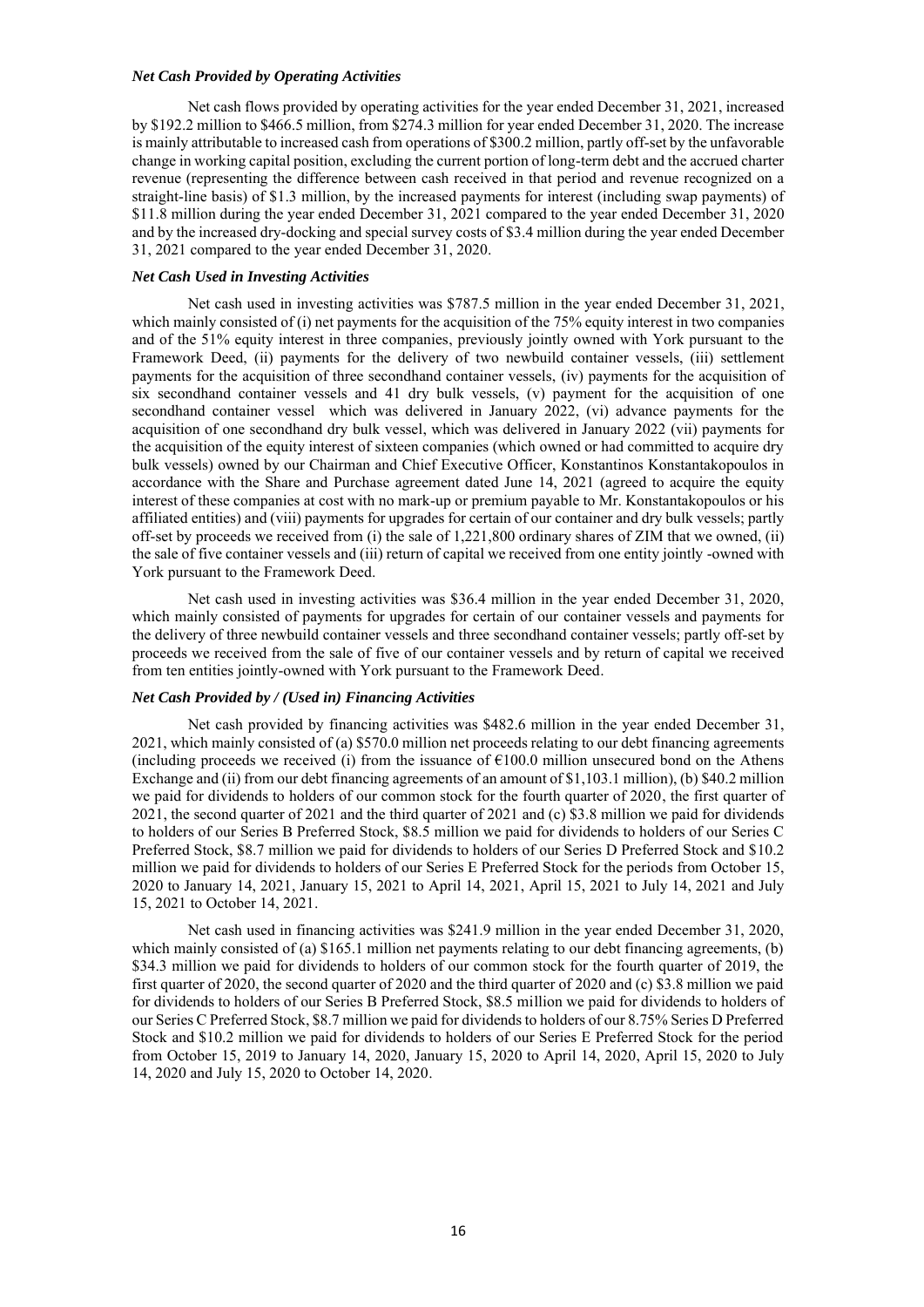# **Liquidity and Unencumbered Vessels**

## *Cash and cash equivalents*

As of December 31, 2021, we had Cash and cash equivalents of \$353.5 million, consisting of cash, cash equivalents and restricted cash. Furthermore, as of December 31, 2021, we had liquidity of \$359.0 million (including our share of cash amounting to \$5.5 million held in companies co-owned with York), which coupled with the \$193.3 million of undrawn funds from our two hunting license facilities (adjusted for the \$56.7 million already drawn in 2022), amounts to \$552.3 million.

# *Debt-free vessels*

As of March 9, 2022, the following vessels were free of debt.

# **Unencumbered Vessels**

*(Refer to fleet list for full details)*

|                    | Year         | TEU      |
|--------------------|--------------|----------|
| <b>Vessel Name</b> | <b>Built</b> | Capacity |
| Containerships     |              |          |
| <b>ETOILE</b>      | 2005         | 2,556    |
| <b>MICHIGAN</b>    | 2008         | 1,300    |
| <b>MESSINI</b>     | 1997         | 2,458    |
| MONEMVASIA (*)     | 1998         | 2,472    |
| ARKADIA (*)        | 2001         | 1,550    |

(\*) Vessels acquired pursuant to the Framework Deed with York.

# **Conference Call details:**

On Thursday, March 10, 2022 at 8:30 a.m. EST, Costamare's management team will hold a conference call to discuss the financial results. Participants should dial into the call 10 minutes before the scheduled time using the following numbers:  $1-844-887-9405$  (from the US), 0808-238-9064 (from the UK) or  $+1$ -412-317-9258 (from outside the US and the UK). Please quote "Costamare". A replay of the conference call will be available until March 17, 2022. The United States replay number is +1-877-344-7529; the standard international replay number is +1-412-317-0088; and the access code required for the replay is: 4701527.

## **Live webcast:**

There will also be a simultaneous live webcast over the Internet, through the Costamare Inc. website (www.costamare.com). Participants to the live webcast should register on the website approximately 10 minutes prior to the start of the webcast.

## **About Costamare Inc.**

Costamare Inc. is one of the world's leading owners and providers of containerships for charter. The Company has 48 years of history in the international shipping industry and a fleet of 85 containerships, with a total capacity of approximately 670,600 TEU (including eight newbuild vessels currently under construction and six vessels that we have agreed to sell) and 46 dry bulk vessels with a total capacity of approximately 2,493,500 DWT (including one secondhand vessel that we have agreed to acquire). Four of our containerships have been acquired pursuant to the Framework Deed with York by vessel-owning joint venture entities in which we hold a minority equity interest. The Company's common stock, Series B Preferred Stock, Series C Preferred Stock, Series D Preferred Stock and Series E Preferred Stock trade on the New York Stock Exchange under the symbols "CMRE", "CMRE PR B", "CMRE PR C", "CMRE PR D" and "CMRE PR E", respectively.

## **Forward-Looking Statements**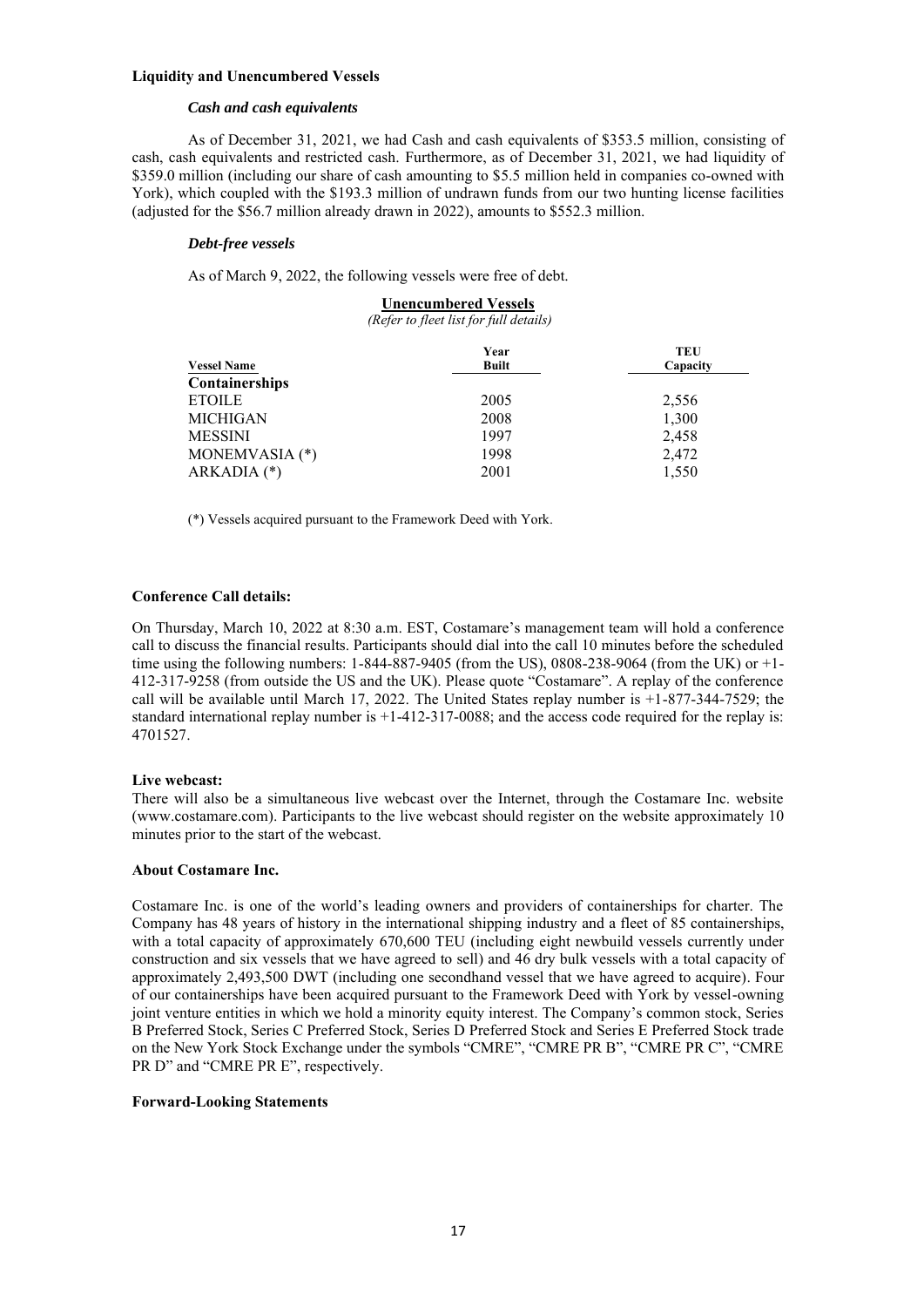This earnings release contains "forward-looking statements". In some cases, you can identify these statements by forward-looking words such as "believe", "intend", "anticipate", "estimate", "project", "forecast", "plan", "potential", "may", "should", "could", "expect" and similar expressions. These statements are not historical facts but instead represent only Costamare's belief regarding future results, many of which, by their nature, are inherently uncertain and outside of Costamare's control. It is possible that actual results may differ, possibly materially, from those anticipated in these forward-looking statements. For a discussion of some of the risks and important factors that could affect future results, see the discussion in the Company's Annual Report on Form 20-F (File No. 001-34934) under the caption "Risk Factors" and the Company's Results for the Second Quarter and Six-Months Ended June 30, 2021 on Form 6-K (filed on July 28, 2021 with the SEC) under the caption "Risk Factor Update".

#### **Company Contacts:**

Gregory Zikos – Chief Financial Officer Konstantinos Tsakalidis – Business Development

Costamare Inc., Monaco Tel: (+377) 93 25 09 40 Email: ir@costamare.com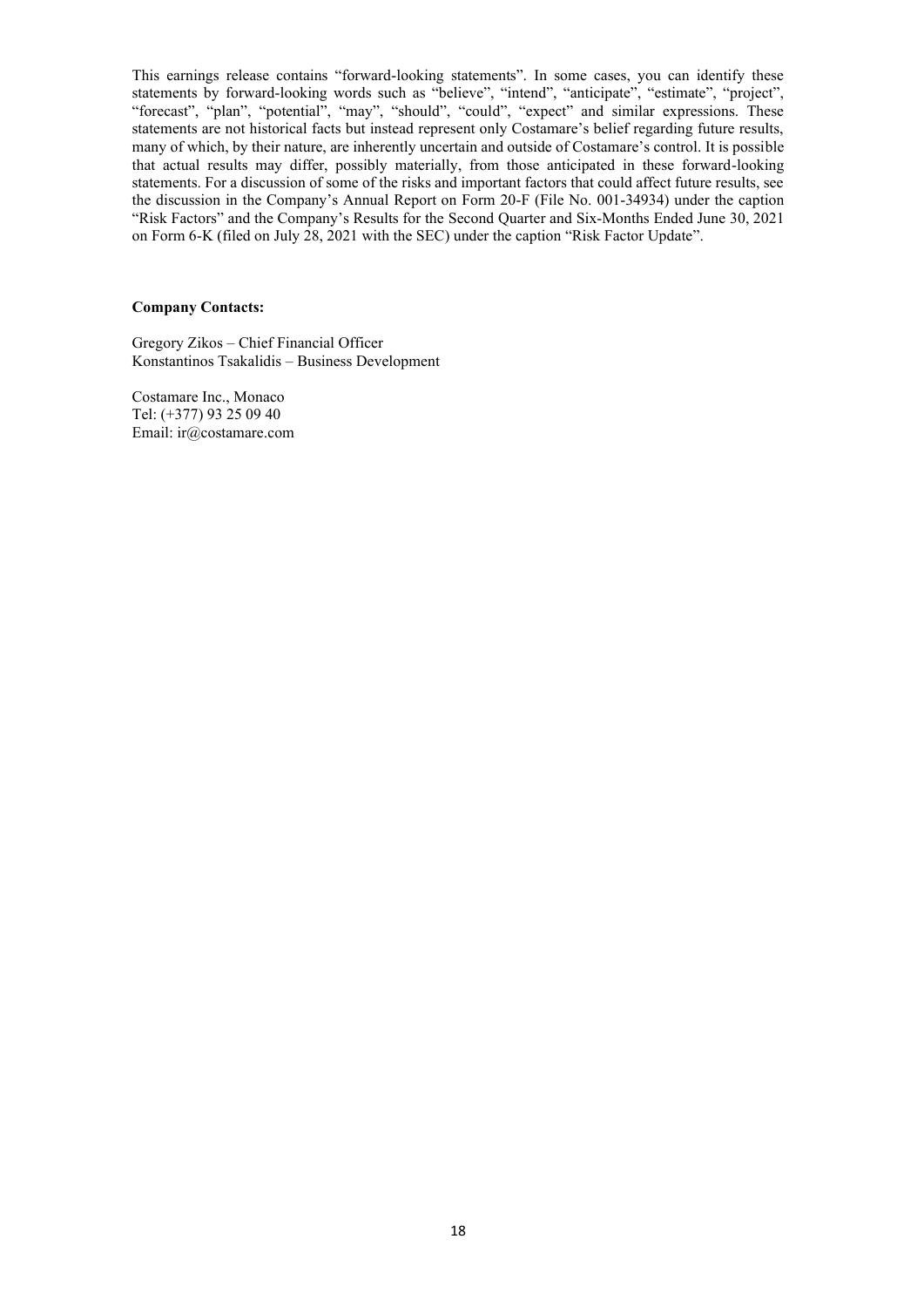# **Containership Fleet List**

The tables below provide additional information, as of March 9, 2022, about our fleet of containerships, including the vessels we have agreed to sell, the vessels under construction, the vessels acquired pursuant to the Framework Deed and those vessels subject to sale and leaseback agreements. Each vessel is a cellular containership, meaning it is a dedicated container vessel.

|                         | <b>Vessel Name</b>           | Charterer               | Year<br><b>Built</b> | Capacity<br>(TEU) | <b>Current Daily</b><br>Charter Rate <sup>(1)</sup><br>(U.S. dollars) | <b>Expiration of</b><br>Charter <sup>(2)</sup> |
|-------------------------|------------------------------|-------------------------|----------------------|-------------------|-----------------------------------------------------------------------|------------------------------------------------|
| $\mathbf{1}$            | TRITON <sup>(ii)</sup>       | Evergreen               | 2016                 | 14,424            | $(*)$                                                                 | March 2026                                     |
| $\mathbf{2}$            | TITAN <sup>(ii)</sup>        | Evergreen               | 2016                 | 14,424            | $(\mathbf{^*})$                                                       | April 2026                                     |
| 3                       | TALOS <sup>(ii)</sup>        | Evergreen               | 2016                 | 14,424            | $(*)$                                                                 | <b>July 2026</b>                               |
| $\overline{\mathbf{4}}$ | TAURUS <sup>(ii)</sup>       | Evergreen               | 2016                 | 14,424            | $(*)$                                                                 | August 2026                                    |
| 5                       | THESEUS <sup>(ii)</sup>      | Evergreen               | 2016                 | 14,424            | $(*)$                                                                 | August 2026                                    |
| 6                       | YM TRIUMPH <sup>(ii)</sup>   | Yang Ming               | 2020                 | 12,690            | $(*)$                                                                 | May 2030                                       |
| $\overline{7}$          | YM TRUTH(ii)                 | Yang Ming               | 2020                 | 12,690            | $(*)$                                                                 | May 2030                                       |
| 8                       | YM TOTALITY(ii)              | Yang Ming               | 2020                 | 12,690            | $(\mathbf{^*)}$                                                       | <b>July 2030</b>                               |
| 9                       | YM TARGET <sup>(ii)</sup>    | Yang Ming               | 2021                 | 12,690            | $(\mathbf{^*})$                                                       | November 2030                                  |
| 10                      | YM TIPTOP <sup>(ii)</sup>    | Yang Ming               | 2021                 | 12,690            | $(*)$                                                                 | March 2031                                     |
| 11                      | <b>CAPE AKRITAS</b>          | <b>MSC</b>              | 2016                 | 11,010            | 33,000                                                                | August 2031                                    |
| 12                      | <b>CAPE TAINARO</b>          | <b>MSC</b>              | 2017                 | 11,010            | 33,000                                                                | April 2031                                     |
| 13                      | <b>CAPE KORTIA</b>           | <b>MSC</b>              | 2017                 | 11,010            | 33,000                                                                | August 2031                                    |
| 14                      | <b>CAPE SOUNIO</b>           | <b>MSC</b>              | 2017                 | 11,010            | 33,000                                                                | April 2031                                     |
| 15                      | CAPE ARTEMISIO               | Hapag Lloyd             | 2017                 | 11,010            | 36,650                                                                | March 2025                                     |
| 16                      | COSCO GUANGZHOU              | $COSCO/$ <sup>(*)</sup> | 2006                 | 9,469             | 30,900/72,700                                                         | April 2025 <sup>(3)</sup>                      |
| 17                      | $\rm COSCO$ NINGBO           | $COSCO/$ <sup>(*)</sup> | 2006                 | 9,469             | 30,900/72,700                                                         | April 2025 <sup>(3)</sup>                      |
| 18                      | <b>YANTIAN</b>               | COSCO                   | 2006                 | 9,469             | 39,600                                                                | February 2024                                  |
| 19                      | <b>COSCO HELLAS</b>          | COSCO                   | 2006                 | 9,469             | 39,600                                                                | February 2024                                  |
| 20                      | <b>BEIJING</b>               | COSCO                   | 2006                 | 9,469             | 39,600                                                                | March 2024                                     |
| 21                      | <b>MSC AZOV</b>              | <b>MSC</b>              | 2014                 | 9,403             | 46,300                                                                | December $2026(4)$                             |
| 22                      | <b>MSC AMALFI</b>            | <b>MSC</b>              | 2014                 | 9,403             | 46,300                                                                | March $2027^{(5)}$                             |
| 23                      | MSC AJACCIO                  | <b>MSC</b>              | 2014                 | 9,403             | 46,300                                                                | February 2027 <sup>(6)</sup>                   |
| 24                      | MSC ATHENS <sup>(ii)</sup>   | <b>MSC</b>              | 2013                 | 8,827             | 45,300                                                                | January 2026 <sup>(7)</sup>                    |
| 25                      | MSC ATHOS <sup>(ii)</sup>    | <b>MSC</b>              | 2013                 | 8,827             | 45,300                                                                | February 2026 <sup>(8)</sup>                   |
| 26                      | <b>VALOR</b>                 | Hapag Lloyd             | 2013                 | 8,827             | 32,400                                                                | April 2025                                     |
| 27                      | <b>VALUE</b>                 | Hapag Lloyd             | 2013                 | 8,827             | 32,400                                                                | April 2025                                     |
| 28                      | <b>VALIANT</b>               | Hapag Lloyd             | 2013                 | 8,827             | 32,400                                                                | June 2025                                      |
| 29                      | <b>VALENCE</b>               | Hapag Lloyd             | 2013                 | 8,827             | 32,400                                                                | <b>July 2025</b>                               |
| 30                      | VANTAGE                      | Hapag Lloyd             | 2013                 | 8,827             | 32,400                                                                | September 2025                                 |
| 31                      | <b>NAVARINO</b>              | MSC                     | 2010                 | 8,531             | 31,000                                                                | January 2025                                   |
| 32                      | <b>MAERSK KLEVEN</b>         | Maersk/MSC              | 1996                 | 8,044             | 25,000/41,500                                                         | June 2026 <sup>(9)</sup>                       |
| 33                      | <b>MAERSK KOTKA</b>          | Maersk/MSC              | 1996                 | 8,044             | 25,000/41,500                                                         | June $2026^{(9)}$                              |
| 34                      | MAERSK KOWLOON               | Maersk                  | 2005                 | 7,471             | 18,500                                                                | August 2025 <sup>(10)</sup>                    |
| 35                      | <b>KURE</b>                  | COSCO/MSC               | 1996                 | 7,403             | 31,000/41,500                                                         | March 2026 <sup>(11)</sup>                     |
| 36                      | <b>METHONI</b>               | Maersk                  | 2003                 | 6,724             | 46,500                                                                | August 2026                                    |
| 37                      | PORTO CHELI                  | Maersk                  | 2001                 | 6,712             | 30,075                                                                | June 2026                                      |
| 38                      | YORK <sup>(iii)</sup>        | Maersk                  | 2000                 | 6,648             | 21,250                                                                | November 2022 <sup>(12)</sup>                  |
| 39                      | ZIM TAMPA (ex. KOBE)         | ZIM                     | 2000                 | 6,648             | 45,000                                                                | <b>July 2025</b>                               |
| 40                      | SEALAND WASHINGTON(iii)      | Maersk                  | 2000                 | 6,648             | 25,000                                                                | March 2023 <sup>(13)</sup>                     |
| 41                      | SEALAND MICHIGAN(iii)        | Maersk                  | 2000                 | 6,648             | 25,000                                                                | October 2022 <sup>(13)</sup>                   |
| 42                      | <b>SEALAND ILLINOIS(iii)</b> | Maersk                  | 2000                 | 6,648             | 25,000                                                                | October 2022 <sup>(13)</sup>                   |
| 43                      | MAERSK KALAMATA(iii)         | Maersk                  | 2003                 | 6,644             | 25,000                                                                | December 2022 <sup>(13)</sup>                  |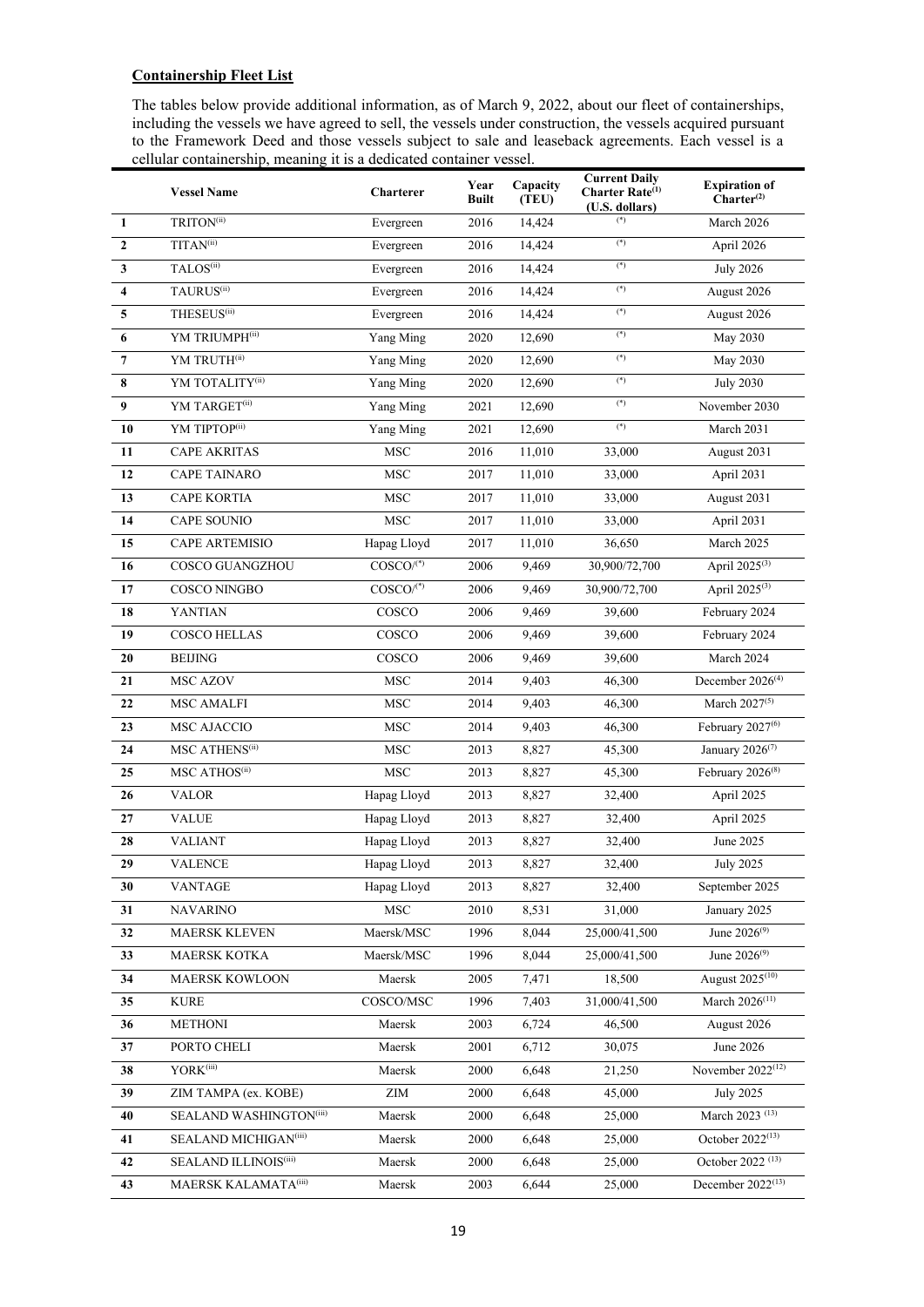|    | <b>Vessel Name</b>        | Charterer      | Year<br><b>Built</b> | Capacity<br>(TEU) | <b>Current Daily</b><br>Charter Rate <sup>(1)</sup><br>(U.S. dollars) | <b>Expiration of</b><br>Charter <sup>(2)</sup> |
|----|---------------------------|----------------|----------------------|-------------------|-----------------------------------------------------------------------|------------------------------------------------|
| 44 | <b>MAERSK KOLKATA</b>     | Maersk/ZIM     | 2003                 | 6,644             | 25,000/53,000                                                         | October 2025 <sup>(14)</sup>                   |
| 45 | <b>MAERSK KINGSTON</b>    | Maersk/ZIM     | 2003                 | 6,644             | 25,000/53,000                                                         | October 2025 <sup>(14)</sup>                   |
| 46 | <b>ARIES</b>              | <b>ONE</b>     | 2004                 | 6,492             | $(*)$                                                                 | December 2022                                  |
| 47 | <b>ARGUS</b>              | <b>ONE</b>     | 2004                 | 6,492             | $(*)$                                                                 | January 2023                                   |
| 48 | PORTO KAGIO               | Maersk         | 2002                 | 5,908             | 28,822                                                                | June 2026                                      |
| 49 | <b>GLEN CANYON</b>        | ZIM            | 2006                 | 5,642             | 62,500                                                                | <b>July 2025</b>                               |
| 50 | PORTO GERMENO             | Maersk         | 2002                 | 5,570             | 28,822                                                                | June 2026                                      |
| 51 | LEONIDIO(ii)              | Maersk         | 2014                 | 4,957             | 14,200                                                                | December 2024 <sup>(15)</sup>                  |
| 52 | KYPARISSIA(ii)            | Maersk         | 2014                 | 4,957             | 14,200                                                                | November $2024^{(15)}$                         |
| 53 | <b>MEGALOPOLIS</b>        | Maersk         | 2013                 | 4,957             | 13,500                                                                | July 2025 <sup>(16)</sup>                      |
| 54 | <b>MARATHOPOLIS</b>       | Maersk         | 2013                 | 4,957             | 13,500                                                                | July 2025 <sup>(16)</sup>                      |
| 55 | <b>OAKLAND</b>            | Maersk         | 2000                 | 4,890             | 24,500                                                                | March 2023                                     |
| 56 | <b>GIALOVA</b>            | ZIM            | 2009                 | 4,578<br>25,500   |                                                                       | April 2024                                     |
| 57 | <b>DYROS</b>              | Maersk         | 2008                 | 4,578             | 22,750                                                                | January 2024                                   |
| 58 | <b>NORFOLK</b>            | Maersk         | 2009                 | 4,259             | 30,000                                                                | May 2023                                       |
| 59 | <b>VULPECULA</b>          | OOCL/ZIM       | 2010                 | 4,258             | 22,700/43,250<br>(on average)                                         | February 2028 <sup>(17)</sup>                  |
| 60 | <b>VOLANS</b>             | ZIM            | 2010                 | 4,258             | 24.250                                                                | April 2024                                     |
| 61 | <b>VIRGO</b>              | Maersk         | 2009                 | 4,258             | 30,200                                                                | February 2024                                  |
| 62 | <b>VELA</b>               | OOCL/ZIM       | 2009                 | 4,258             | 22,700/43,250<br>(on average)                                         | January 2028 <sup>(18)</sup>                   |
| 63 | <b>ANDROUSA</b>           | Maersk         | 2010                 | 4,256             | 22,750                                                                | May 2023                                       |
| 64 | <b>NEOKASTRO</b>          | <b>CMA CGM</b> | 2011                 | 4,178             | 39,000                                                                | March 2027                                     |
| 65 | <b>ULSAN</b>              | Maersk         | 2002                 | 4,132             | 34,730                                                                | January 2026                                   |
| 66 | POLAR ARGENTINA(i)(ii)    | Maersk         | 2018                 | 3,800             | 19,700                                                                | October 2024                                   |
| 67 | POLAR BRASIL(i)(ii)       | Maersk         | 2018                 | 3,800             | 19,700                                                                | January 2025                                   |
| 68 | <b>LAKONIA</b>            | COSCO          | 2004                 | 2,586             | 26,500                                                                | March 2025 <sup>(19)</sup>                     |
| 69 | <b>SCORPIUS</b>           | Hapag Lloyd    | 2007                 | 2,572             | 17,750                                                                | January 2023                                   |
| 70 | <b>ETOILE</b>             | $(*)$          | 2005                 | 2,556             | $(^{*})$                                                              | February 2023                                  |
| 71 | <b>AREOPOLIS</b>          | COSCO          | 2000                 | 2,474             | 26,500                                                                | April 2025 <sup>(20)</sup>                     |
| 72 | MONEMVASIA <sup>(1)</sup> | Maersk         | 1998                 | 2,472             | 9,250                                                                 | November $2022^{(21)}$                         |
| 73 | MESSINI(iii)              | $(*)$          | 1997                 | 2,458             | 18,000                                                                | March 2022                                     |
| 74 | ARKADIA <sup>(i)</sup>    | Swire Shipping | 2001                 | 1,550             | 21,500                                                                | May 2023                                       |
| 75 | <b>MICHIGAN</b>           | $_{\rm MSC}$   | 2008                 | 1,300             | 18,700                                                                | September 2023                                 |
| 76 | TRADER                    | $(*)$          | 2008                 | 1,300             | $\left( ^{*}\right)$                                                  | October 2024                                   |
| 77 | LUEBECK                   | <b>MSC</b>     | 2001                 | 1,078             | 15,000                                                                | March 2024 <sup>(22)</sup>                     |

# **Container Vessels under construction**

| <b>Vessel</b> | <b>Vessel Capacity (TEU)</b> | <b>Estimated</b><br>Delivery <sup><math>(23)</math></sup> | <b>Employment</b>                                |
|---------------|------------------------------|-----------------------------------------------------------|--------------------------------------------------|
| Newbuilding 1 | 12.690                       | O <sub>3</sub> 2023                                       | Long Term Employment upon delivery from shipyard |
| Newbuilding 2 | 12,690                       | O1 2024                                                   | Long Term Employment upon delivery from shipyard |
| Newbuilding 3 | 12,690                       | O1 2024                                                   | Long Term Employment upon delivery from shipyard |
| Newbuilding 4 | 12.690                       | O <sub>2</sub> 2024                                       | Long Term Employment upon delivery from shipyard |
| Newbuilding 5 | 15,000                       | O1 2024                                                   | Long Term Employment upon delivery from shipyard |
| Newbuilding 6 | 15,000                       | O <sub>2</sub> 2024                                       | Long Term Employment upon delivery from shipyard |
| Newbuilding 7 | 15.000                       | O <sub>2</sub> 2024                                       | Long Term Employment upon delivery from shipyard |
| Newbuilding 8 | 15,000                       | O <sub>3</sub> 2024                                       | Long Term Employment upon delivery from shipyard |

(1) Daily charter rates are gross, unless stated otherwise. Amounts set out for current daily charter rate are the amounts contained in the charter contracts.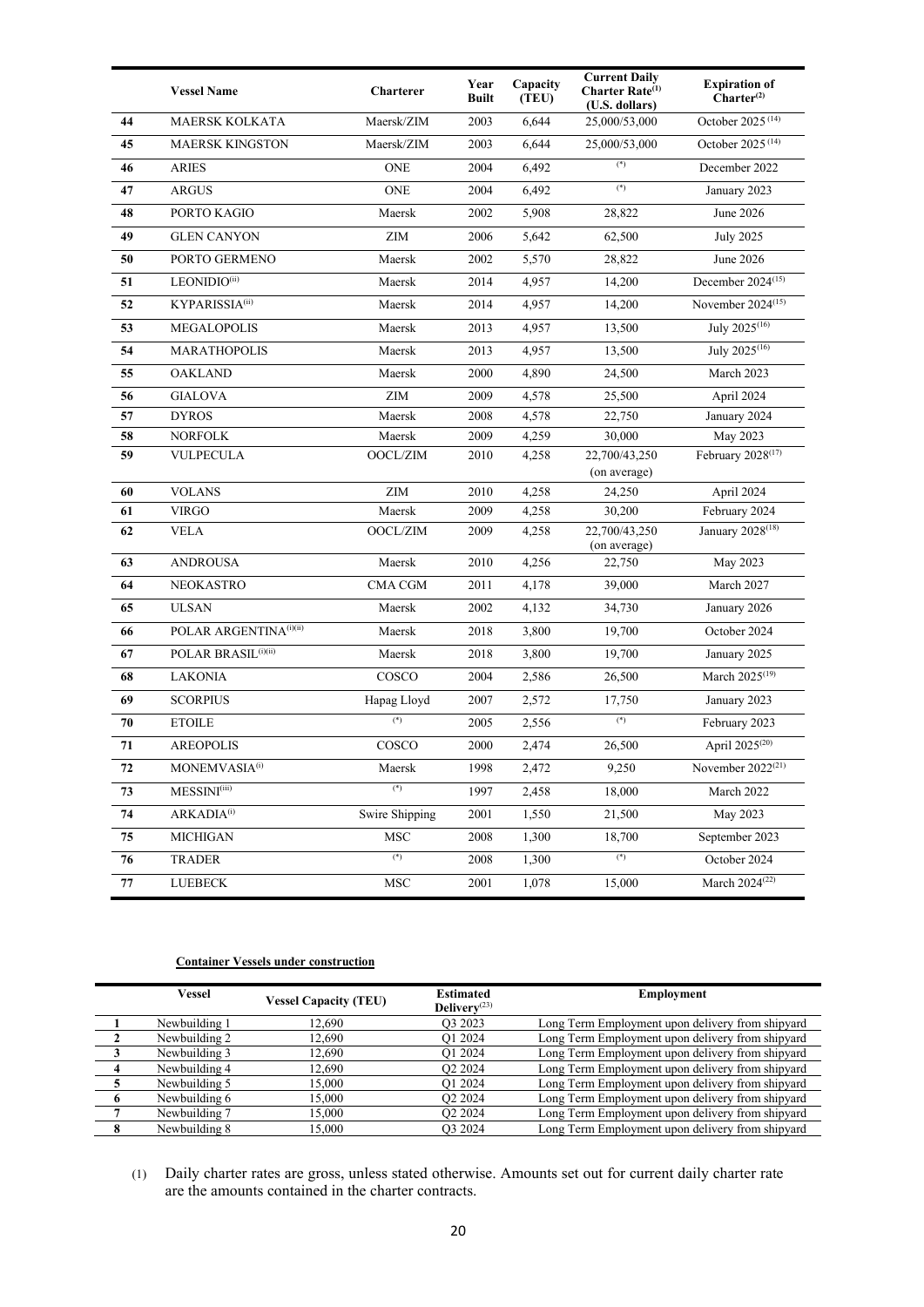- (2) Charter terms and expiration dates are based on the earliest date charters (unless otherwise noted) could expire.
- (3) Upon redelivery of each vessel from *COSCO* between April 2022 and July 2022, each vessel will commence a charter for a period of 36 to 39 months at a daily rate of \$72,700. Until then the daily charter rate of *Cosco Guangzhou* and *Cosco Ningbo* will be \$30,900.
- (4) This charter rate will be earned by *MSC Azov* until December 2, 2023. From the aforementioned date until the expiry of the charter, the daily rate will be \$35,300.
- (5) This charter rate will be earned by *MSC Amalfi* until March 16, 2024. From the aforementioned date until the expiry of the charter, the daily rate will be \$35,300.
- (6) This charter rate will be earned by *MSC Ajaccio* until February 1, 2024. From the aforementioned date until the expiry of the charter, the daily rate will be \$35,300.
- (7) This charter rate will be earned by *MSC Athens* until January 29, 2023. From the aforementioned date until the expiry of the charter, the daily rate will be \$35,300.
- (8) This charter rate will be earned by *MSC Athos* until February 24, 2023. From the aforementioned date until the expiry of the charter, the daily rate will be \$35,300.
- (9) The current daily rate of each of *Maersk Kleven* and *Maersk Kotka* is a base rate of \$17,000, adjusted pursuant to the terms of a 50:50 profit/loss sharing mechanism based on market conditions with a minimum charter rate of \$12,000 and a maximum charter rate of \$25,000. Upon redelivery of each vessel from *Maersk* between June 2023 and October 2023, each vessel will commence a new charter with *MSC* for a period of 36 to 38 months at a fixed daily rate of \$41,500.
- (10) This charter rate will be earned by *Maersk Kowloon* from June 12, 2022. Until then the daily charter rate will be \$16,000.
- (11) Upon redelivery of *Kure* from *COSCO* between March 2023 and July 2023, the vessel will commence a new charter with *MSC* for a period of 36 to 38 months at a daily rate of \$41,500. Until then the daily charter rate will be \$31,000.
- (12) Expiration of charter represents latest redelivery date.
- (13) The daily rate for *Sealand Washington*, *Sealand Michigan*, *Sealand Illinois* and *Maersk Kalamata* is a base rate of \$16,000, adjusted pursuant to the terms of a 50:50 profit/loss sharing mechanism based on market conditions with a minimum charter rate of \$12,000 and a maximum charter rate of \$25,000. Expiration dates of the charters of these vessels represent latest redelivery dates.
- (14) The current daily rate for *Maersk Kolkata* and *Maersk Kingston* is a base rate of \$16,000, adjusted pursuant to the terms of a 50:50 profit/loss sharing mechanism based on market conditions with a minimum charter rate of \$12,000 and a maximum charter rate of \$25,000. Upon expiry of their current employment (estimated on the latest redelivery date) the vessels will enter into a new charter with *ZIM* for a period of 36 to 40 months at a daily rate \$53,000.
- (15) Charterer has the option to extend the current time charter for an additional period of 12 to 24 months at a daily rate of \$17,000.
- (16) Charterer has the option to extend the current time charter for an additional period of approximately 24 months at a daily rate of \$14,500.
- (17) The current daily rate for *Vulpecula* is \$22,700. Upon expiry of its current employment (estimated on the earliest redelivery date) the vessel will enter into a new charter with *ZIM* for a period of 60 to 64 months at a daily rate of \$43,250, on average. For this new charter, the daily rate will be \$99,000 for the first 12 month period, \$91,250 for the second 12 month period, \$10,000 for the third 12 month period and \$8,000 for the remaining duration of the charter.
- (18) The current daily rate for *Vela* is \$22,700. Upon expiry of its current employment (estimated on the earliest redelivery date) the vessel will enter into a new charter with *ZIM* for a period of 60 to 64 months at a daily rate of \$43,250, on average. For this new charter the daily rate will be \$99,000 for the first 12 month period, \$91,250 for the second 12 month period, \$10,000 for the third 12 month period and \$8,000 for the remaining duration of the charter.
- (19) This charter rate will be earned by *Lakonia* from April 24, 2022. Until then the daily charter rate will be \$17,300.
- (20) This charter rate will be earned by *Areopolis* from May 3, 2022. Until then the daily charter rate will be \$17,300.
- (21) Expiration of charter represents latest redelivery date.
- (22) This charter rate will be earned by *Luebeck* from March 19, 2022. Until then the daily charter rate will be \$7,750.
- (23) Based on latest shipyard construction schedule, subject to change.
- (i) Denotes vessels acquired pursuant to the Framework Deed. The Company holds an equity interest of 49% in each of the vessel-owning entities.
- (ii) Denotes vessels subject to a sale and leaseback transaction.
- (iii) Denotes vessels that we have agreed to sell.
- (\*) Denotes charterer's identity and/or current daily charter rates and/or charter expiration dates, which are treated as confidential.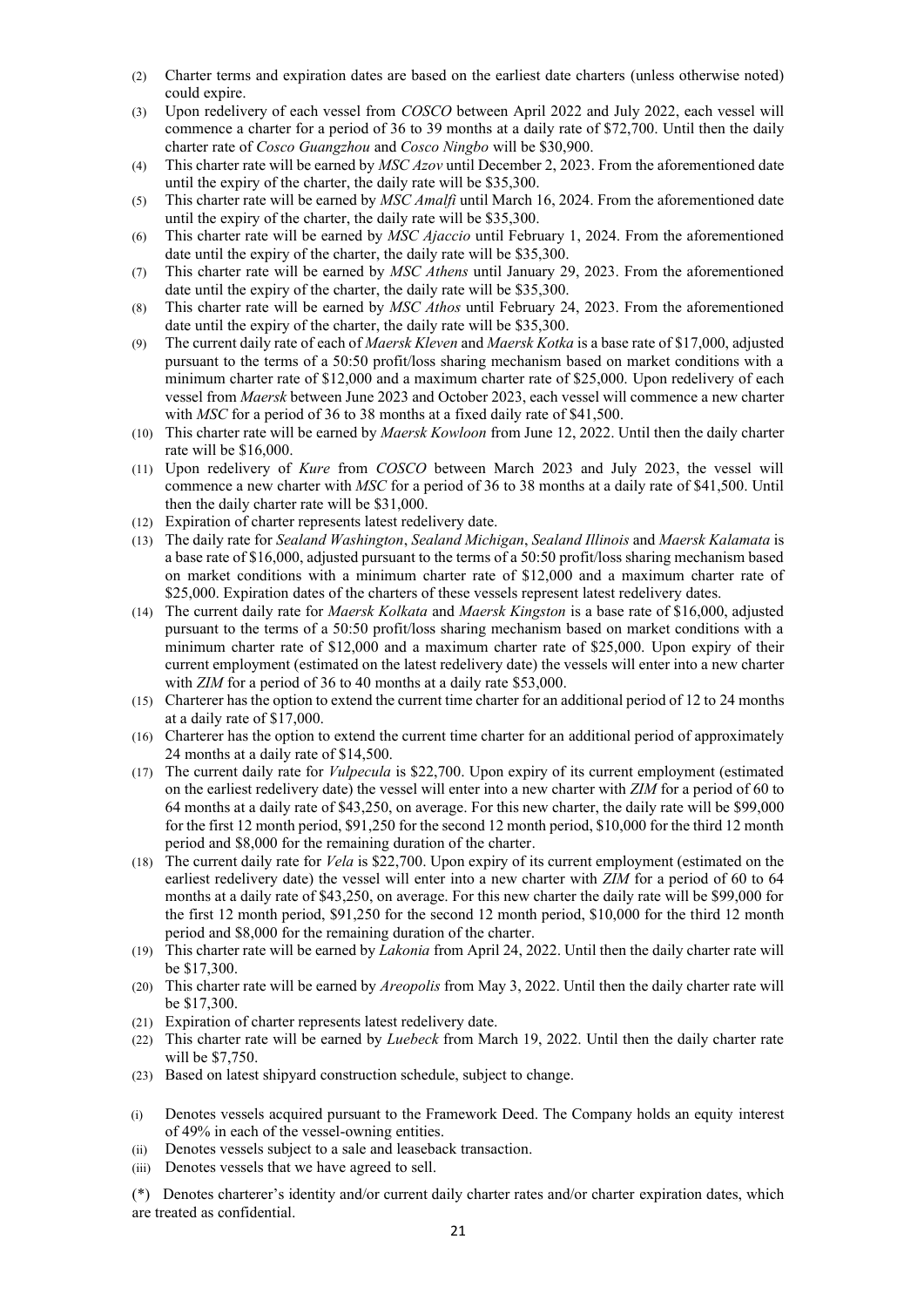# **Dry Bulk Vessel Fleet List**

The tables below provide additional information, as of March 9, 2022, about our fleet of dry bulk vessels, including one vessel that we have agreed to acquire.

|                | <b>Vessel Name</b>   | Year<br><b>Built</b> | Capacity<br>(DWT) | <b>Current Daily</b><br>Charter Rate <sup>(1)</sup><br>(U.S. dollars)                 | <b>Expiration of</b><br>Charter <sup>(2)</sup> |
|----------------|----------------------|----------------------|-------------------|---------------------------------------------------------------------------------------|------------------------------------------------|
| 1              | <b>AEOLIAN</b>       | 2012                 | 83,478            | 26,000 / 100%<br>Participation to<br>the BPI 82<br>performance <sup>(3)</sup>         | June 2022                                      |
| 2              | <b>GRENETA</b>       | 2010                 | 82,166            | 101%<br>Participation to<br>the BPI 82<br>performance <sup>(4)</sup>                  | October 2022                                   |
| 3              | <b>EGYPTIAN MIKE</b> | 2011                 | 81,601            | 11,000                                                                                | March 2022                                     |
| 4              | <b>PHOENIX</b>       | 2012                 | 81,569            |                                                                                       | In negotiations for<br>employment              |
| 5              | <b>BUILDER</b>       | 2012                 | 81,541            | 100%<br>Participation to<br>the BPI 82<br>performance <sup>(4)</sup>                  | September 2022                                 |
| 6              | <b>FARMER</b>        | 2012                 | 81,541            | 101%<br>Participation to<br>the BPI 82<br>performance <sup>(4)(5)</sup>               | October 2022                                   |
| $\overline{7}$ | <b>SAUVAN</b>        | 2010                 | 79,700            | $21,000^{(6)}$                                                                        | May 2022                                       |
| 8              | <b>ROSE</b>          | 2008                 | 76,619            | 103%<br>Participation to<br>the BPI 82<br>performance <sup>(4)</sup><br>minus \$1,336 | August 2022                                    |
| 9              | <b>MERCHIA</b>       | 2015                 | 63,800            | 129%<br>participation to<br>the BSI 58<br>$performance^{(\prime)(8)}$                 | November 2022                                  |
| 10             | <b>SEABIRD</b>       | 2016                 | 63,553            | 111%<br>participation to<br>the BSI 58<br>performance <sup>(7)</sup>                  | November 2022                                  |
| 11             | <b>DAWN</b>          | 2018                 | 63,530            | 111%<br>participation to<br>the BSI 58<br>$performance$ <sup>(7)</sup>                | September 2022                                 |
| 12             | <b>ORION</b>         | 2015                 | 63,473            | 111.25%<br>participation to<br>the BSI 58<br>performance <sup>(7)</sup>               | October 2022                                   |
| 13             | <b>DAMON</b>         | 2012                 | 63,227            | 35,000                                                                                | March 2022                                     |
| 14             | <b>TITAN I</b>       | 2009                 | 58,090            | 101%<br>participation to<br>the BSI 58<br>performance <sup>(7)</sup>                  | October 2022                                   |
| 15             | <b>ERACLE</b>        | 2012                 | 58,018            | $31,500^{(9)}$                                                                        | May 2022                                       |
| 16             | <b>PYTHIAS</b>       | 2010                 | 58,018            | 22,000                                                                                | May 2022 <sup>(10)</sup>                       |
| 17             | ORACLE               | 2009                 | 57,970            | 16,500                                                                                | March 2022                                     |
| 18             | <b>CURACAO</b>       | 2011                 | 57,937            | 25,000                                                                                | April 2022                                     |
| 19             | <b>URUGUAY</b>       | 2011                 | 57,937            | 26,000                                                                                | March 2022                                     |
| 20             | <b>ATHENA</b>        | 2012                 | 57,809            | $30,500^{(11)}$                                                                       | April 2022                                     |
| 21             | <b>THUNDER</b>       | 2009                 | 57,334            |                                                                                       | In negotiations for<br>employment              |
| 22             | <b>SERENA</b>        | 2010                 | 57,266            | 98.25%<br>participation to<br>the BSI 58<br>performance <sup>(7)</sup>                | May 2022                                       |
| 23             | <b>LIBRA</b>         | 2010                 | 56,729            | 30,000                                                                                | March 2022                                     |
| 24             | <b>PEGASUS</b>       | 2011                 | 56,726            | 28,500                                                                                | March 2022                                     |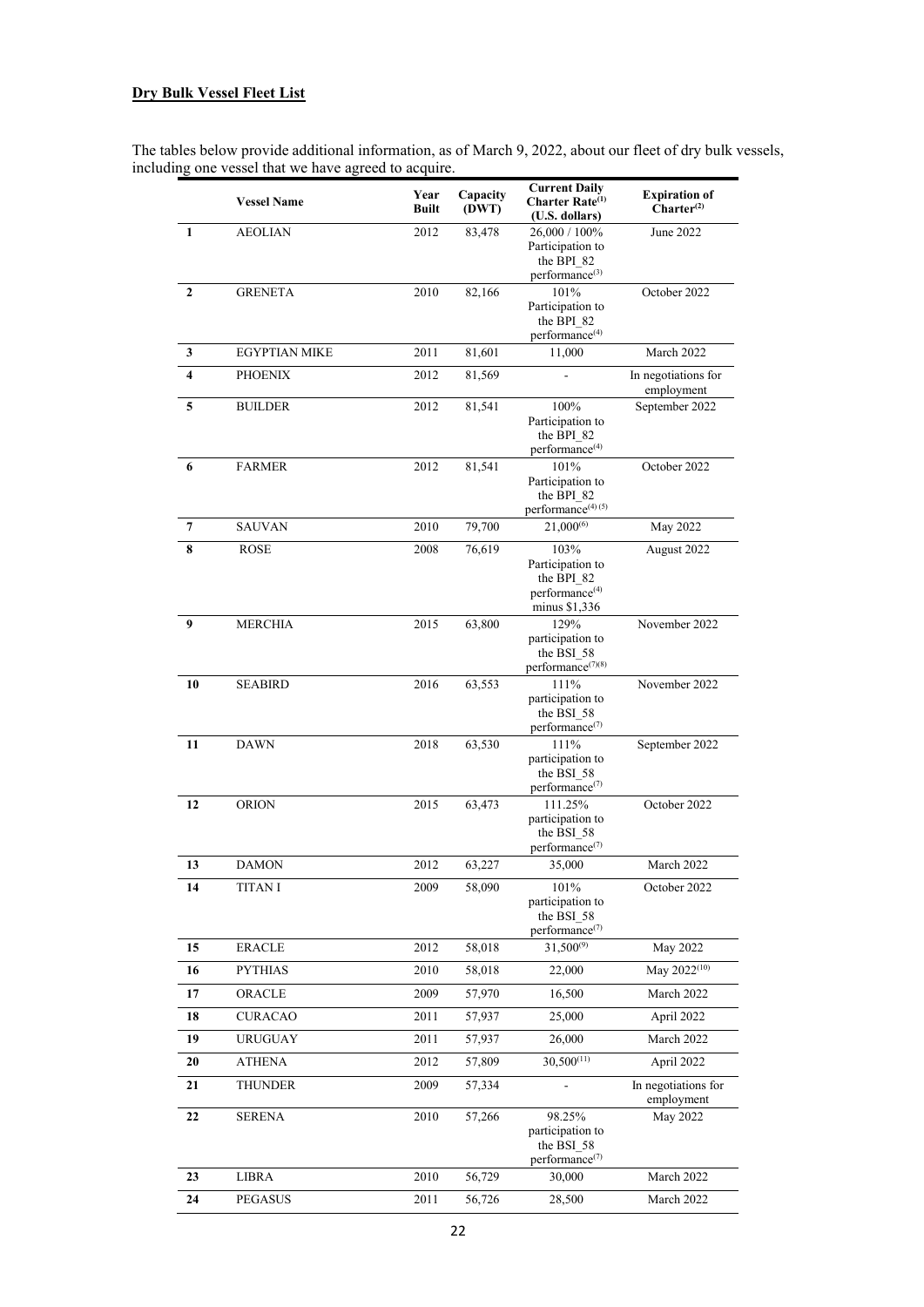|    | <b>Vessel Name</b> | Year<br><b>Built</b> | Capacity<br>(DWT) | <b>Current Daily</b><br>Charter Rate <sup>(1)</sup><br>(U.S. dollars)   | <b>Expiration of</b><br>$Charter^{(2)}$ |
|----|--------------------|----------------------|-------------------|-------------------------------------------------------------------------|-----------------------------------------|
| 25 | MERIDA             | 2012                 | 56,670            | 105%<br>participation to<br>the BSI 58<br>performance <sup>(7)</sup>    | May 2022                                |
| 26 | CLARA              | 2008                 | 56,557            | 98%<br>participation to<br>the BSI 58<br>performance <sup>(7)</sup>     | September 2022                          |
| 27 | <b>PEACE</b>       | 2006                 | 55,709            | 98.5%<br>participation to<br>the BSI 58<br>performance <sup>(7)</sup>   | <b>July 2022</b>                        |
| 28 | PRIDE              | 2006                 | 55,705            | 97.25%<br>participation to<br>the BSI 58<br>performance <sup>(7)</sup>  | August 2022                             |
| 29 | <b>BERMONDI</b>    | 2009                 | 55,469            | 99%<br>participation to<br>the BSI 58<br>performance <sup>(7)(12</sup>  | January 2023                            |
| 30 | <b>COMITY</b>      | 2010                 | 37,302            | 100%<br>participation to<br>the BHSI 38<br>performance <sup>(13)</sup>  | <b>July 2022</b>                        |
| 31 | <b>VERITY</b>      | 2012                 | 37,163            | 100%<br>participation to<br>the BHSI 38<br>performance <sup>(13)</sup>  | April 2022                              |
| 32 | <b>PARITY</b>      | 2012                 | 37,152            | 102%<br>participation to<br>the BHSI 38<br>performance <sup>(13)</sup>  | December 2022                           |
| 33 | <b>ACUITY</b>      | 2011                 | 37,149            | 102%<br>participation to<br>the BHSI 38<br>performance <sup>(13)</sup>  | December 2022                           |
| 34 | <b>EQUITY</b>      | 2013                 | 37,071            | 102%<br>participation to<br>the BHSI 38<br>performance <sup>(13)</sup>  | December 2022                           |
| 35 | <b>DISCOVERY</b>   | 2012                 | 37,019            | $16,250^{(14)}$                                                         | March 2022                              |
| 36 | TAIBO              | 2011                 | 35,112            |                                                                         | Vessel in dry dock                      |
| 37 | <b>BERNIS</b>      | 2011                 | 34,627            | 95.5%<br>participation to<br>the BHSI 38<br>performance <sup>(13)</sup> | December 2022                           |
| 38 | MANZANILLO         | 2010                 | 34,426            | 18,500                                                                  | March 2022                              |
| 39 | <b>ADVENTURE</b>   | 2011                 | 33,755            | L.                                                                      | In negotiations for<br>employment       |
| 40 | <b>ALLIANCE</b>    | 2012                 | 33,751            | 14,350                                                                  | March 2022                              |
| 41 | CETUS (ex. CHARM)  | 2010                 | 32,527            | ä,                                                                      | In negotiations for<br>employment       |
| 42 | PROGRESS           | 2011                 | 32,400            |                                                                         | In negotiations for<br>employment       |
| 43 | <b>MINER</b>       | 2010                 | 32,300            | 16,000                                                                  | April 2022                              |
| 44 | KONSTANTINOS       | 2012                 | 32,178            |                                                                         | In negotiations for<br>employment       |
| 45 | <b>RESOURCE</b>    | 2010                 | 31,776            | 16,150                                                                  | April 2022                              |

# **Dry Bulk Vessels Agreed to be Acquired Within 2022**

| <b>Vessel Name</b> | Year<br><b>Built</b> | Capacity<br>(DWT) | <b>Current Daily</b><br><b>Charter Rate</b> $^{(1)}$<br>(U.S. dollars) | <b>Expiration of</b><br>Charter <sup>(2)</sup> |
|--------------------|----------------------|-------------------|------------------------------------------------------------------------|------------------------------------------------|
| MAGDA (tbr. NORMA) | 2010                 | 58,018            | ۰                                                                      | -                                              |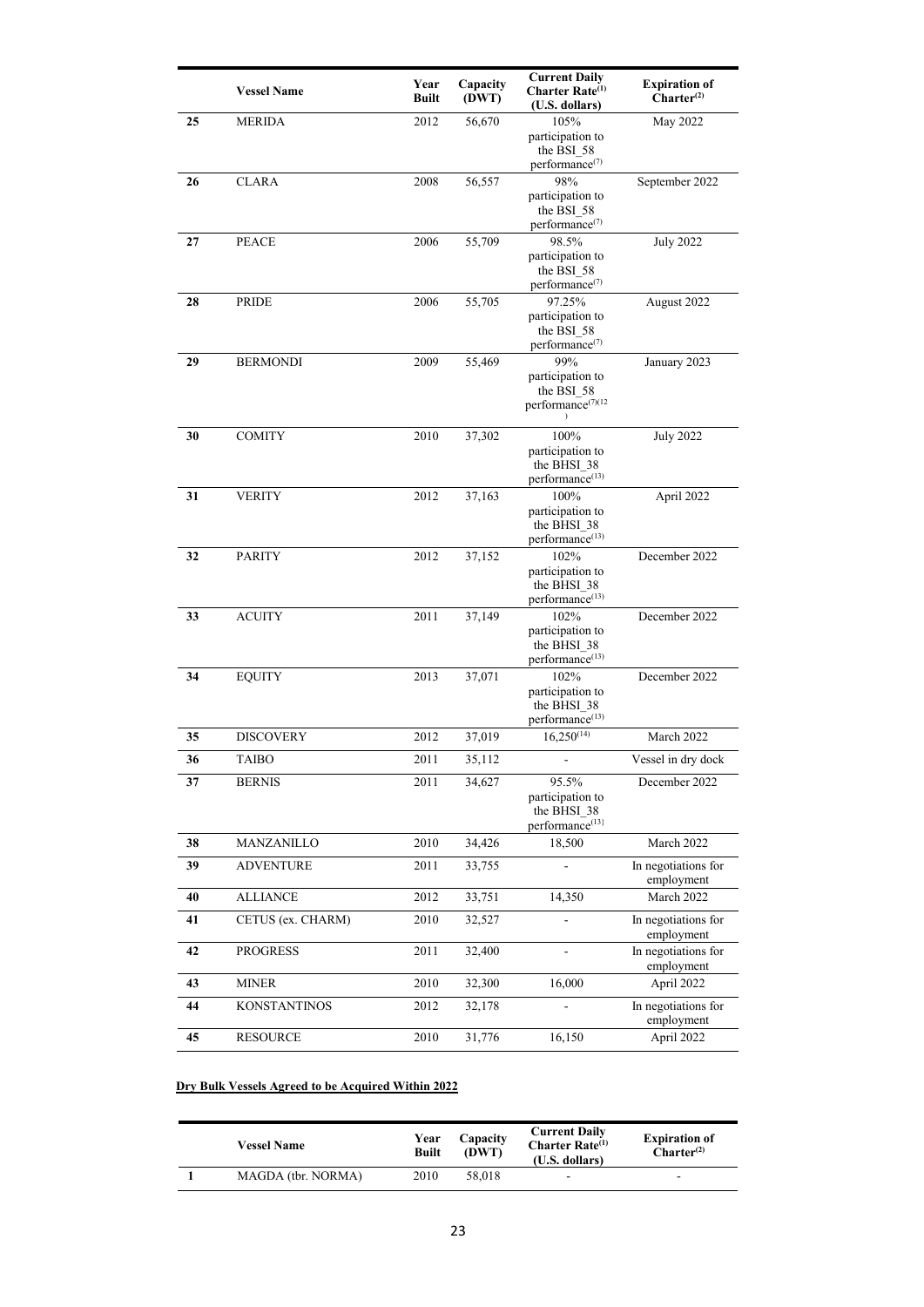- (1) Daily charter rates are gross, unless stated otherwise.
- (2) Charter terms and expiration dates are based on the earliest date charters (unless otherwise noted) could expire.
- (3) After April 20, 2022, the gross daily charter rate of *Aeolian* will be linked to the Baltic Panamax Index-82,500 dwt ("BPI\_82"). For this charter, *Aeolian* received a gross ballast bonus of \$600,000.
- (4) Gross daily charter rate linked to the BPI\_82.
- (5) For this charter, *Farmer* received a gross ballast bonus of \$490,000.
- (6) For this charter, *Sauvan* received a gross ballast bonus of \$1,050,000.
- (7) Gross daily charter rate linked to the Baltic Exchange Supramax Index ("BSI\_58'').
- (8) After May 1, 2022, the gross daily charter rate of *Merchia* will be linked to the BSI\_58 performance with a participation rate of 113%.
- (9) For every additional day after May 5, 2022, the gross daily charter rate of *Eracle* will be \$34,000.
- (10) Latest redelivery date.
- (11) For every additional day after April 29, 2022, the gross daily charter rate of *Athena* will be \$34,000.
- (12)For this charter, *Bermondi* received a gross ballast bonus of \$421,000.
- (13) Gross daily charter rate linked to the Baltic Exchange Handysize Index ("BHSI\_38'').
- (14) For every additional day after March 27, 2022, the gross daily charter rate of *Discovery* will be \$20,000.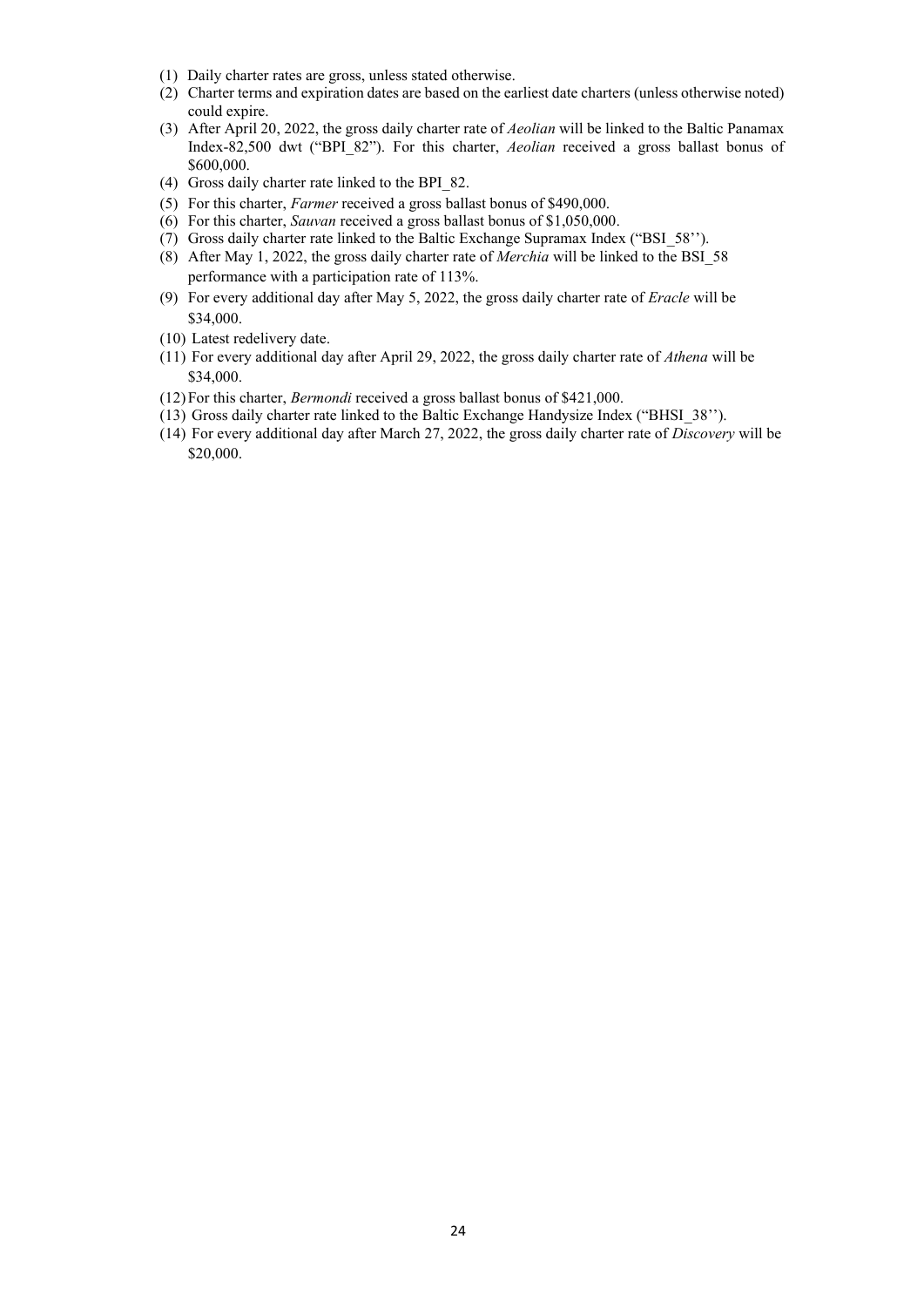# **Consolidated Statements of Income**

| (Expressed in thousands of U.S.<br>dollars, except share and per share<br>2020<br>2021<br>2020<br>2021<br>amounts)<br>(Audited)<br>(Unaudited)<br>(Unaudited)<br>(Unaudited)<br><b>REVENUES:</b><br>\$<br>460,319<br>\$<br>793,639<br>\$<br>119,143<br>\$<br>283,918<br>Voyage revenue<br><b>EXPENSES:</b><br>(7, 372)<br>(13,311)<br>(989)<br>(5,831)<br>Voyage expenses<br>(6,516)<br>Voyage expenses - related parties<br>(11,089)<br>(1,763)<br>(3,750)<br>Vessels' operating expenses<br>(117,054)<br>(179,981)<br>(32,055)<br>(60, 665)<br>General and administrative expenses<br>(7,360)<br>(3,445)<br>(9,405)<br>(2,059)<br>Management fees - related parties<br>(21, 616)<br>(29, 621)<br>(5, 593)<br>(9,682)<br>General and administrative expenses<br>- non-cash component<br>(1,239)<br>(1,891)<br>(3,655)<br>(7, 414)<br>Amortization of dry-docking and<br>(2,291)<br>(2,869)<br>special survey costs<br>(9,056)<br>(10, 433)<br>(108,700)<br>Depreciation<br>(136,958)<br>(27,082)<br>(40, 948)<br>Gain / (loss) on sale / disposal of<br>27,819<br>45,894<br>499<br>vessels, net<br>(79, 120)<br>Loss on vessels held for sale<br>(7,665)<br>(7,665)<br>Vessels' impairment loss<br>(31,577)<br>Foreign exchange gains / (losses)<br>(97)<br>(300)<br>29<br>(118)<br>\$<br>38,809<br>182,538<br><b>Operating income</b><br>60,328<br>\$<br>441,350<br>S<br>\$<br><b>OTHER INCOME / (EXPENSES):</b><br>\$<br>Interest income<br>1,827<br>1,587<br>\$<br>363<br>\$<br>S<br>33<br>(68, 702)<br>(86, 047)<br>(17,250)<br>Interest and finance costs<br>(25, 254)<br>Swaps' breakage cost<br>(6)<br>Income from equity method<br>16,195<br>12,859<br>3,994<br>854<br>investments<br>Gain on sale of equity securities<br>2,017<br>60,161<br>Dividend income from investment in<br>equity securities<br>1,833<br>1,181<br>4,624<br>713<br>993<br>Other<br>Gain / (loss) on derivative<br>(1,946)<br>446<br>(27)<br>instruments<br>(1,246)<br>\$<br>(51, 451)<br>(6,229)<br><sup>\$</sup><br>(11, 734)<br>Total other income / (expenses)<br>\$<br>(21, 384)<br>S<br>\$<br>8,877<br>\$<br>27,075<br>435,121<br>\$<br>161,154<br><b>Net Income</b><br>Earnings allocated to Preferred Stock<br>(31,082)<br>(31,068)<br>(7, 767)<br>(7,767)<br>Gain on retirement of Preferred Stock<br>619<br>Net Income / (Loss) available to<br>\$<br>common stockholders<br>(21, 586)<br>$\mathbf{s}$<br>404,053<br>\$<br>$19,308$ \$<br>153,387<br>Earnings / (Losses) per common<br>share, basic and diluted<br>\$<br>0.16<br>3.28<br>-\$<br>1.24<br>(0.18)<br>S<br>Weighted average number of shares,<br>basic and diluted<br>120,696,130<br>123,070,730<br>121,817,769<br>123, 737, 763 |  | Year ended December 31, |  | Three-months ended December 31, |  |  |  |
|----------------------------------------------------------------------------------------------------------------------------------------------------------------------------------------------------------------------------------------------------------------------------------------------------------------------------------------------------------------------------------------------------------------------------------------------------------------------------------------------------------------------------------------------------------------------------------------------------------------------------------------------------------------------------------------------------------------------------------------------------------------------------------------------------------------------------------------------------------------------------------------------------------------------------------------------------------------------------------------------------------------------------------------------------------------------------------------------------------------------------------------------------------------------------------------------------------------------------------------------------------------------------------------------------------------------------------------------------------------------------------------------------------------------------------------------------------------------------------------------------------------------------------------------------------------------------------------------------------------------------------------------------------------------------------------------------------------------------------------------------------------------------------------------------------------------------------------------------------------------------------------------------------------------------------------------------------------------------------------------------------------------------------------------------------------------------------------------------------------------------------------------------------------------------------------------------------------------------------------------------------------------------------------------------------------------------------------------------------------------------------------------------------------------------------------------------------------------------------------------------------------------------------------------------------------------------------------------------------------------------------------------------------------------------------------|--|-------------------------|--|---------------------------------|--|--|--|
|                                                                                                                                                                                                                                                                                                                                                                                                                                                                                                                                                                                                                                                                                                                                                                                                                                                                                                                                                                                                                                                                                                                                                                                                                                                                                                                                                                                                                                                                                                                                                                                                                                                                                                                                                                                                                                                                                                                                                                                                                                                                                                                                                                                                                                                                                                                                                                                                                                                                                                                                                                                                                                                                                        |  |                         |  |                                 |  |  |  |
|                                                                                                                                                                                                                                                                                                                                                                                                                                                                                                                                                                                                                                                                                                                                                                                                                                                                                                                                                                                                                                                                                                                                                                                                                                                                                                                                                                                                                                                                                                                                                                                                                                                                                                                                                                                                                                                                                                                                                                                                                                                                                                                                                                                                                                                                                                                                                                                                                                                                                                                                                                                                                                                                                        |  |                         |  |                                 |  |  |  |
|                                                                                                                                                                                                                                                                                                                                                                                                                                                                                                                                                                                                                                                                                                                                                                                                                                                                                                                                                                                                                                                                                                                                                                                                                                                                                                                                                                                                                                                                                                                                                                                                                                                                                                                                                                                                                                                                                                                                                                                                                                                                                                                                                                                                                                                                                                                                                                                                                                                                                                                                                                                                                                                                                        |  |                         |  |                                 |  |  |  |
|                                                                                                                                                                                                                                                                                                                                                                                                                                                                                                                                                                                                                                                                                                                                                                                                                                                                                                                                                                                                                                                                                                                                                                                                                                                                                                                                                                                                                                                                                                                                                                                                                                                                                                                                                                                                                                                                                                                                                                                                                                                                                                                                                                                                                                                                                                                                                                                                                                                                                                                                                                                                                                                                                        |  |                         |  |                                 |  |  |  |
|                                                                                                                                                                                                                                                                                                                                                                                                                                                                                                                                                                                                                                                                                                                                                                                                                                                                                                                                                                                                                                                                                                                                                                                                                                                                                                                                                                                                                                                                                                                                                                                                                                                                                                                                                                                                                                                                                                                                                                                                                                                                                                                                                                                                                                                                                                                                                                                                                                                                                                                                                                                                                                                                                        |  |                         |  |                                 |  |  |  |
|                                                                                                                                                                                                                                                                                                                                                                                                                                                                                                                                                                                                                                                                                                                                                                                                                                                                                                                                                                                                                                                                                                                                                                                                                                                                                                                                                                                                                                                                                                                                                                                                                                                                                                                                                                                                                                                                                                                                                                                                                                                                                                                                                                                                                                                                                                                                                                                                                                                                                                                                                                                                                                                                                        |  |                         |  |                                 |  |  |  |
|                                                                                                                                                                                                                                                                                                                                                                                                                                                                                                                                                                                                                                                                                                                                                                                                                                                                                                                                                                                                                                                                                                                                                                                                                                                                                                                                                                                                                                                                                                                                                                                                                                                                                                                                                                                                                                                                                                                                                                                                                                                                                                                                                                                                                                                                                                                                                                                                                                                                                                                                                                                                                                                                                        |  |                         |  |                                 |  |  |  |
|                                                                                                                                                                                                                                                                                                                                                                                                                                                                                                                                                                                                                                                                                                                                                                                                                                                                                                                                                                                                                                                                                                                                                                                                                                                                                                                                                                                                                                                                                                                                                                                                                                                                                                                                                                                                                                                                                                                                                                                                                                                                                                                                                                                                                                                                                                                                                                                                                                                                                                                                                                                                                                                                                        |  |                         |  |                                 |  |  |  |
|                                                                                                                                                                                                                                                                                                                                                                                                                                                                                                                                                                                                                                                                                                                                                                                                                                                                                                                                                                                                                                                                                                                                                                                                                                                                                                                                                                                                                                                                                                                                                                                                                                                                                                                                                                                                                                                                                                                                                                                                                                                                                                                                                                                                                                                                                                                                                                                                                                                                                                                                                                                                                                                                                        |  |                         |  |                                 |  |  |  |
|                                                                                                                                                                                                                                                                                                                                                                                                                                                                                                                                                                                                                                                                                                                                                                                                                                                                                                                                                                                                                                                                                                                                                                                                                                                                                                                                                                                                                                                                                                                                                                                                                                                                                                                                                                                                                                                                                                                                                                                                                                                                                                                                                                                                                                                                                                                                                                                                                                                                                                                                                                                                                                                                                        |  |                         |  |                                 |  |  |  |
|                                                                                                                                                                                                                                                                                                                                                                                                                                                                                                                                                                                                                                                                                                                                                                                                                                                                                                                                                                                                                                                                                                                                                                                                                                                                                                                                                                                                                                                                                                                                                                                                                                                                                                                                                                                                                                                                                                                                                                                                                                                                                                                                                                                                                                                                                                                                                                                                                                                                                                                                                                                                                                                                                        |  |                         |  |                                 |  |  |  |
|                                                                                                                                                                                                                                                                                                                                                                                                                                                                                                                                                                                                                                                                                                                                                                                                                                                                                                                                                                                                                                                                                                                                                                                                                                                                                                                                                                                                                                                                                                                                                                                                                                                                                                                                                                                                                                                                                                                                                                                                                                                                                                                                                                                                                                                                                                                                                                                                                                                                                                                                                                                                                                                                                        |  |                         |  |                                 |  |  |  |
|                                                                                                                                                                                                                                                                                                                                                                                                                                                                                                                                                                                                                                                                                                                                                                                                                                                                                                                                                                                                                                                                                                                                                                                                                                                                                                                                                                                                                                                                                                                                                                                                                                                                                                                                                                                                                                                                                                                                                                                                                                                                                                                                                                                                                                                                                                                                                                                                                                                                                                                                                                                                                                                                                        |  |                         |  |                                 |  |  |  |
|                                                                                                                                                                                                                                                                                                                                                                                                                                                                                                                                                                                                                                                                                                                                                                                                                                                                                                                                                                                                                                                                                                                                                                                                                                                                                                                                                                                                                                                                                                                                                                                                                                                                                                                                                                                                                                                                                                                                                                                                                                                                                                                                                                                                                                                                                                                                                                                                                                                                                                                                                                                                                                                                                        |  |                         |  |                                 |  |  |  |
|                                                                                                                                                                                                                                                                                                                                                                                                                                                                                                                                                                                                                                                                                                                                                                                                                                                                                                                                                                                                                                                                                                                                                                                                                                                                                                                                                                                                                                                                                                                                                                                                                                                                                                                                                                                                                                                                                                                                                                                                                                                                                                                                                                                                                                                                                                                                                                                                                                                                                                                                                                                                                                                                                        |  |                         |  |                                 |  |  |  |
|                                                                                                                                                                                                                                                                                                                                                                                                                                                                                                                                                                                                                                                                                                                                                                                                                                                                                                                                                                                                                                                                                                                                                                                                                                                                                                                                                                                                                                                                                                                                                                                                                                                                                                                                                                                                                                                                                                                                                                                                                                                                                                                                                                                                                                                                                                                                                                                                                                                                                                                                                                                                                                                                                        |  |                         |  |                                 |  |  |  |
|                                                                                                                                                                                                                                                                                                                                                                                                                                                                                                                                                                                                                                                                                                                                                                                                                                                                                                                                                                                                                                                                                                                                                                                                                                                                                                                                                                                                                                                                                                                                                                                                                                                                                                                                                                                                                                                                                                                                                                                                                                                                                                                                                                                                                                                                                                                                                                                                                                                                                                                                                                                                                                                                                        |  |                         |  |                                 |  |  |  |
|                                                                                                                                                                                                                                                                                                                                                                                                                                                                                                                                                                                                                                                                                                                                                                                                                                                                                                                                                                                                                                                                                                                                                                                                                                                                                                                                                                                                                                                                                                                                                                                                                                                                                                                                                                                                                                                                                                                                                                                                                                                                                                                                                                                                                                                                                                                                                                                                                                                                                                                                                                                                                                                                                        |  |                         |  |                                 |  |  |  |
|                                                                                                                                                                                                                                                                                                                                                                                                                                                                                                                                                                                                                                                                                                                                                                                                                                                                                                                                                                                                                                                                                                                                                                                                                                                                                                                                                                                                                                                                                                                                                                                                                                                                                                                                                                                                                                                                                                                                                                                                                                                                                                                                                                                                                                                                                                                                                                                                                                                                                                                                                                                                                                                                                        |  |                         |  |                                 |  |  |  |
|                                                                                                                                                                                                                                                                                                                                                                                                                                                                                                                                                                                                                                                                                                                                                                                                                                                                                                                                                                                                                                                                                                                                                                                                                                                                                                                                                                                                                                                                                                                                                                                                                                                                                                                                                                                                                                                                                                                                                                                                                                                                                                                                                                                                                                                                                                                                                                                                                                                                                                                                                                                                                                                                                        |  |                         |  |                                 |  |  |  |
|                                                                                                                                                                                                                                                                                                                                                                                                                                                                                                                                                                                                                                                                                                                                                                                                                                                                                                                                                                                                                                                                                                                                                                                                                                                                                                                                                                                                                                                                                                                                                                                                                                                                                                                                                                                                                                                                                                                                                                                                                                                                                                                                                                                                                                                                                                                                                                                                                                                                                                                                                                                                                                                                                        |  |                         |  |                                 |  |  |  |
|                                                                                                                                                                                                                                                                                                                                                                                                                                                                                                                                                                                                                                                                                                                                                                                                                                                                                                                                                                                                                                                                                                                                                                                                                                                                                                                                                                                                                                                                                                                                                                                                                                                                                                                                                                                                                                                                                                                                                                                                                                                                                                                                                                                                                                                                                                                                                                                                                                                                                                                                                                                                                                                                                        |  |                         |  |                                 |  |  |  |
|                                                                                                                                                                                                                                                                                                                                                                                                                                                                                                                                                                                                                                                                                                                                                                                                                                                                                                                                                                                                                                                                                                                                                                                                                                                                                                                                                                                                                                                                                                                                                                                                                                                                                                                                                                                                                                                                                                                                                                                                                                                                                                                                                                                                                                                                                                                                                                                                                                                                                                                                                                                                                                                                                        |  |                         |  |                                 |  |  |  |
|                                                                                                                                                                                                                                                                                                                                                                                                                                                                                                                                                                                                                                                                                                                                                                                                                                                                                                                                                                                                                                                                                                                                                                                                                                                                                                                                                                                                                                                                                                                                                                                                                                                                                                                                                                                                                                                                                                                                                                                                                                                                                                                                                                                                                                                                                                                                                                                                                                                                                                                                                                                                                                                                                        |  |                         |  |                                 |  |  |  |
|                                                                                                                                                                                                                                                                                                                                                                                                                                                                                                                                                                                                                                                                                                                                                                                                                                                                                                                                                                                                                                                                                                                                                                                                                                                                                                                                                                                                                                                                                                                                                                                                                                                                                                                                                                                                                                                                                                                                                                                                                                                                                                                                                                                                                                                                                                                                                                                                                                                                                                                                                                                                                                                                                        |  |                         |  |                                 |  |  |  |
|                                                                                                                                                                                                                                                                                                                                                                                                                                                                                                                                                                                                                                                                                                                                                                                                                                                                                                                                                                                                                                                                                                                                                                                                                                                                                                                                                                                                                                                                                                                                                                                                                                                                                                                                                                                                                                                                                                                                                                                                                                                                                                                                                                                                                                                                                                                                                                                                                                                                                                                                                                                                                                                                                        |  |                         |  |                                 |  |  |  |
|                                                                                                                                                                                                                                                                                                                                                                                                                                                                                                                                                                                                                                                                                                                                                                                                                                                                                                                                                                                                                                                                                                                                                                                                                                                                                                                                                                                                                                                                                                                                                                                                                                                                                                                                                                                                                                                                                                                                                                                                                                                                                                                                                                                                                                                                                                                                                                                                                                                                                                                                                                                                                                                                                        |  |                         |  |                                 |  |  |  |
|                                                                                                                                                                                                                                                                                                                                                                                                                                                                                                                                                                                                                                                                                                                                                                                                                                                                                                                                                                                                                                                                                                                                                                                                                                                                                                                                                                                                                                                                                                                                                                                                                                                                                                                                                                                                                                                                                                                                                                                                                                                                                                                                                                                                                                                                                                                                                                                                                                                                                                                                                                                                                                                                                        |  |                         |  |                                 |  |  |  |
|                                                                                                                                                                                                                                                                                                                                                                                                                                                                                                                                                                                                                                                                                                                                                                                                                                                                                                                                                                                                                                                                                                                                                                                                                                                                                                                                                                                                                                                                                                                                                                                                                                                                                                                                                                                                                                                                                                                                                                                                                                                                                                                                                                                                                                                                                                                                                                                                                                                                                                                                                                                                                                                                                        |  |                         |  |                                 |  |  |  |
|                                                                                                                                                                                                                                                                                                                                                                                                                                                                                                                                                                                                                                                                                                                                                                                                                                                                                                                                                                                                                                                                                                                                                                                                                                                                                                                                                                                                                                                                                                                                                                                                                                                                                                                                                                                                                                                                                                                                                                                                                                                                                                                                                                                                                                                                                                                                                                                                                                                                                                                                                                                                                                                                                        |  |                         |  |                                 |  |  |  |
|                                                                                                                                                                                                                                                                                                                                                                                                                                                                                                                                                                                                                                                                                                                                                                                                                                                                                                                                                                                                                                                                                                                                                                                                                                                                                                                                                                                                                                                                                                                                                                                                                                                                                                                                                                                                                                                                                                                                                                                                                                                                                                                                                                                                                                                                                                                                                                                                                                                                                                                                                                                                                                                                                        |  |                         |  |                                 |  |  |  |
|                                                                                                                                                                                                                                                                                                                                                                                                                                                                                                                                                                                                                                                                                                                                                                                                                                                                                                                                                                                                                                                                                                                                                                                                                                                                                                                                                                                                                                                                                                                                                                                                                                                                                                                                                                                                                                                                                                                                                                                                                                                                                                                                                                                                                                                                                                                                                                                                                                                                                                                                                                                                                                                                                        |  |                         |  |                                 |  |  |  |
|                                                                                                                                                                                                                                                                                                                                                                                                                                                                                                                                                                                                                                                                                                                                                                                                                                                                                                                                                                                                                                                                                                                                                                                                                                                                                                                                                                                                                                                                                                                                                                                                                                                                                                                                                                                                                                                                                                                                                                                                                                                                                                                                                                                                                                                                                                                                                                                                                                                                                                                                                                                                                                                                                        |  |                         |  |                                 |  |  |  |
|                                                                                                                                                                                                                                                                                                                                                                                                                                                                                                                                                                                                                                                                                                                                                                                                                                                                                                                                                                                                                                                                                                                                                                                                                                                                                                                                                                                                                                                                                                                                                                                                                                                                                                                                                                                                                                                                                                                                                                                                                                                                                                                                                                                                                                                                                                                                                                                                                                                                                                                                                                                                                                                                                        |  |                         |  |                                 |  |  |  |
|                                                                                                                                                                                                                                                                                                                                                                                                                                                                                                                                                                                                                                                                                                                                                                                                                                                                                                                                                                                                                                                                                                                                                                                                                                                                                                                                                                                                                                                                                                                                                                                                                                                                                                                                                                                                                                                                                                                                                                                                                                                                                                                                                                                                                                                                                                                                                                                                                                                                                                                                                                                                                                                                                        |  |                         |  |                                 |  |  |  |
|                                                                                                                                                                                                                                                                                                                                                                                                                                                                                                                                                                                                                                                                                                                                                                                                                                                                                                                                                                                                                                                                                                                                                                                                                                                                                                                                                                                                                                                                                                                                                                                                                                                                                                                                                                                                                                                                                                                                                                                                                                                                                                                                                                                                                                                                                                                                                                                                                                                                                                                                                                                                                                                                                        |  |                         |  |                                 |  |  |  |
|                                                                                                                                                                                                                                                                                                                                                                                                                                                                                                                                                                                                                                                                                                                                                                                                                                                                                                                                                                                                                                                                                                                                                                                                                                                                                                                                                                                                                                                                                                                                                                                                                                                                                                                                                                                                                                                                                                                                                                                                                                                                                                                                                                                                                                                                                                                                                                                                                                                                                                                                                                                                                                                                                        |  |                         |  |                                 |  |  |  |
|                                                                                                                                                                                                                                                                                                                                                                                                                                                                                                                                                                                                                                                                                                                                                                                                                                                                                                                                                                                                                                                                                                                                                                                                                                                                                                                                                                                                                                                                                                                                                                                                                                                                                                                                                                                                                                                                                                                                                                                                                                                                                                                                                                                                                                                                                                                                                                                                                                                                                                                                                                                                                                                                                        |  |                         |  |                                 |  |  |  |
|                                                                                                                                                                                                                                                                                                                                                                                                                                                                                                                                                                                                                                                                                                                                                                                                                                                                                                                                                                                                                                                                                                                                                                                                                                                                                                                                                                                                                                                                                                                                                                                                                                                                                                                                                                                                                                                                                                                                                                                                                                                                                                                                                                                                                                                                                                                                                                                                                                                                                                                                                                                                                                                                                        |  |                         |  |                                 |  |  |  |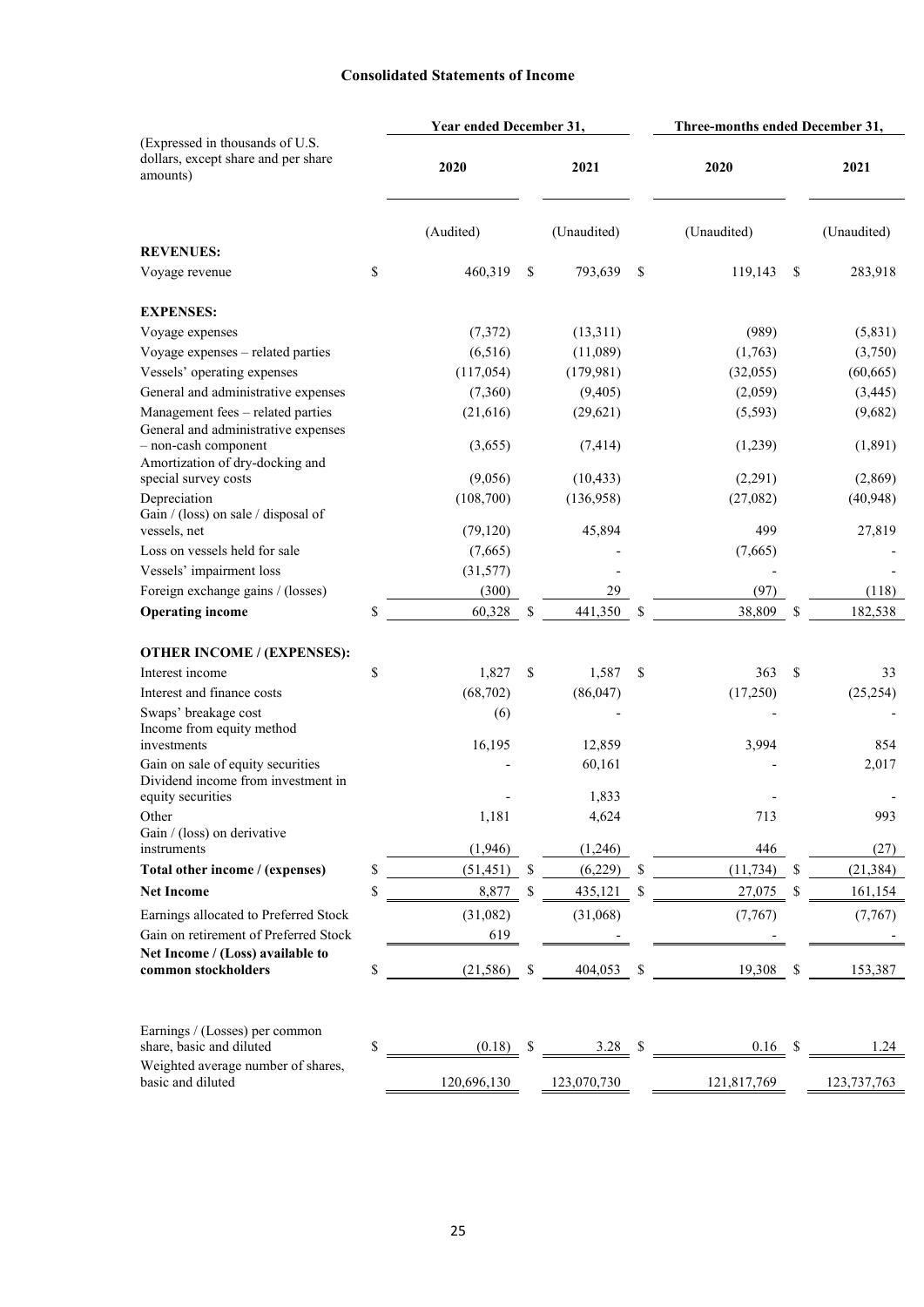# **COSTAMARE INC. Consolidated Balance Sheets**

| (Expressed in thousands of U.S. dollars)                                 |    | As of December 31,<br>2020 |        | As of December 31,<br>2021 |
|--------------------------------------------------------------------------|----|----------------------------|--------|----------------------------|
| <b>ASSETS</b>                                                            |    | (Audited)                  |        | (Unaudited)                |
| <b>CURRENT ASSETS:</b>                                                   |    |                            |        |                            |
| Cash and cash equivalents                                                | \$ | 143,922 \$                 |        | 276,002                    |
| Restricted cash                                                          |    | 4,998                      |        | 8,856                      |
| Accounts receivable                                                      |    | 8,249                      |        | 20,978                     |
| Inventories                                                              |    | 10,455                     |        | 21,365                     |
| Due from related parties                                                 |    | 1,623                      |        |                            |
| Fair value of derivatives                                                |    | 460                        |        |                            |
| Insurance claims receivable                                              |    | 883                        |        | 3,970                      |
| Asset held for sale                                                      |    | 12,416                     |        | 78,799                     |
| Time charter assumed                                                     |    | 191                        |        | 198                        |
| Accrued charter revenue                                                  |    |                            |        | 7,361                      |
| Prepayments and other                                                    |    | 8,853                      |        | 8,595                      |
| <b>Total current assets</b>                                              | \$ | 192,050 \$                 |        | 426,124                    |
| FIXED ASSETS, NET:                                                       |    |                            |        |                            |
| Right-of-use assets                                                      | \$ | 199,098 \$                 |        | 191,303                    |
| Vessels and advances, net                                                |    | 2,450,510                  |        | 3,650,192                  |
| Total fixed assets, net                                                  | \$ | 2,649,608 \$               |        | 3,841,495                  |
| <b>NON-CURRENT ASSETS:</b>                                               |    |                            |        |                            |
| Equity method investments                                                | \$ | 78,227 \$                  |        | 19,872                     |
| Deferred charges, net                                                    |    | 27,682                     |        | 31,859                     |
| Accounts receivable, non-current                                         |    | 3,896                      |        | 5,076                      |
| Restricted cash                                                          |    | 42,976                     |        | 68,670                     |
| Fair value of derivatives, non-current                                   |    |                            |        | 3,429                      |
| Accrued charter revenue, non-current                                     |    |                            |        | 8,183                      |
| Time charter assumed, non-current                                        |    | 839                        |        | 667                        |
| Debt securities, held to maturity (Net of allowance for credit losses of |    |                            |        |                            |
| \$569 as of December 31, 2020)                                           |    | 6,813                      |        |                            |
| Other non-current assets                                                 |    | 8,425                      |        | 1,666                      |
| <b>Total assets</b>                                                      | S  | 3,010,516 \$               |        | 4,407,041                  |
| <b>LIABILITIES AND STOCKHOLDERS' EQUITY</b>                              |    |                            |        |                            |
|                                                                          |    |                            |        |                            |
| <b>CURRENT LIABILITIES:</b>                                              |    |                            |        |                            |
| Current portion of long-term debt                                        | \$ | 147,137 \$                 |        | 272,365                    |
| Accounts payable                                                         |    | 7,582                      |        | 18,865                     |
| Due to related parties                                                   |    | 432                        |        | 1,694                      |
| Finance lease liabilities                                                |    | 16,495                     |        | 16,676                     |
| <b>Accrued liabilities</b>                                               |    | 17,621                     |        | 27,304                     |
| Unearned revenue                                                         |    | 11,893                     |        | 23,830                     |
| Fair value of derivatives                                                |    | 3,440                      |        | 6,876                      |
| Other current liabilities                                                |    | 2,374                      |        | 2,417                      |
| <b>Total current liabilities</b>                                         | \$ | 206,974 \$                 |        | 370,027                    |
| <b>NON-CURRENT LIABILITIES</b>                                           |    |                            |        |                            |
| Long-term debt, net of current portion                                   | \$ | 1,305,076 \$               |        | 2,169,718                  |
| Finance lease liabilities, net of current portion                        |    | 116,366                    |        | 99,689                     |
| Fair value of derivatives, net of current portion                        |    | 3,653                      |        | 7,841                      |
| Unearned revenue, net of current portion                                 |    | 29,627                     |        | 33,867                     |
| <b>Total non-current liabilities</b>                                     | \$ | 1,454,722 \$               |        | 2,311,115                  |
| <b>COMMITMENTS AND CONTINGENCIES</b>                                     |    |                            |        |                            |
| <b>STOCKHOLDERS' EQUITY:</b>                                             |    |                            |        |                            |
| Preferred stock                                                          | \$ |                            | $-$ \$ |                            |
| Common stock                                                             |    | 12                         |        | 12                         |
| Additional paid-in capital                                               |    | 1,366,486                  |        | 1,386,636                  |
| Retained earnings / (Accumulated deficit)                                |    | (9, 721)                   |        | 341,482                    |
| Accumulated other comprehensive loss                                     |    | (7,957)                    |        | (2, 231)                   |